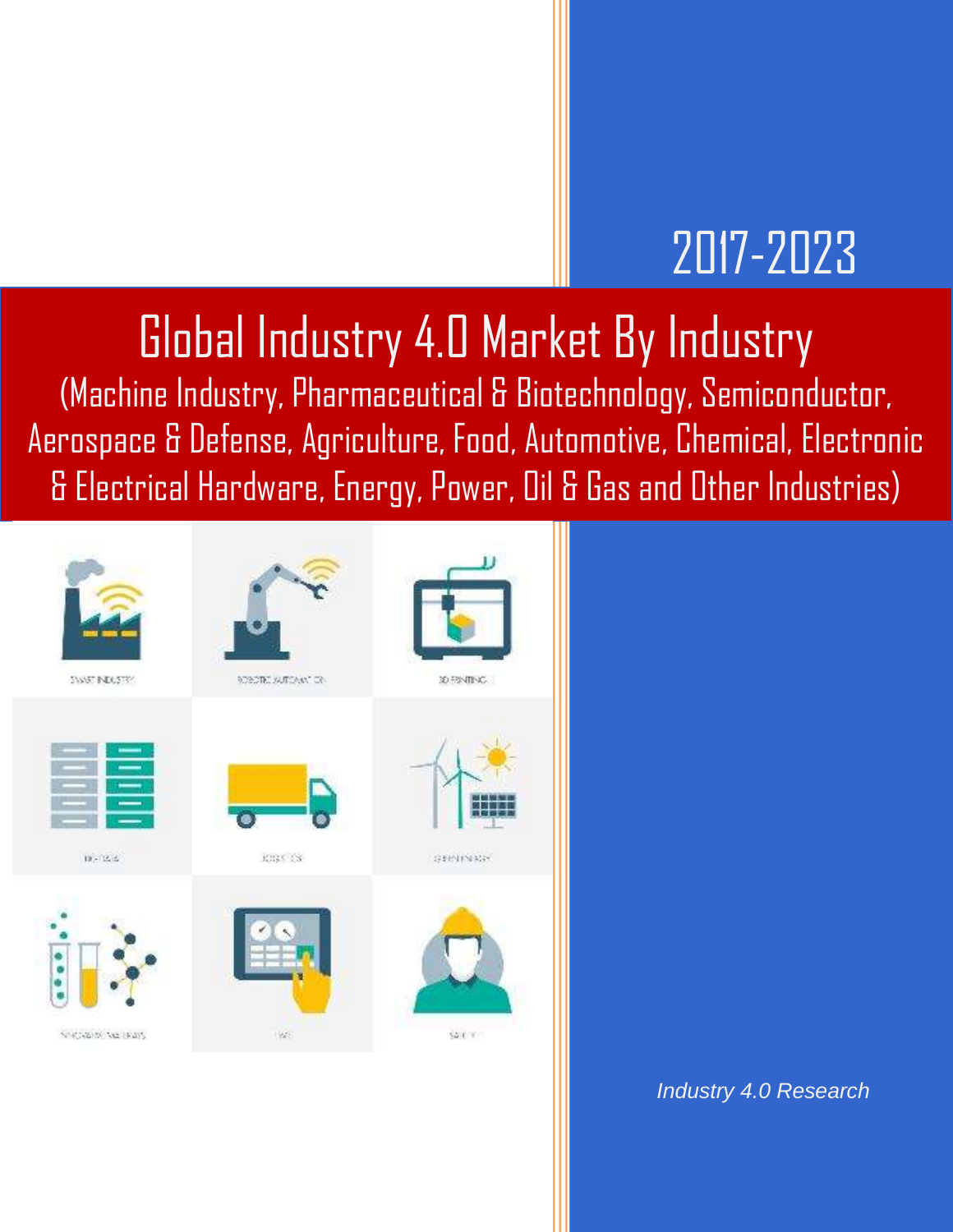(Machine Industry, Pharmaceutical & Biotechnology, Semiconductor, Aerospace & Defense, Agriculture, Food, Automotive, Chemical, Electronic & Electrical Hardware, Energy, Power, Oil & Gas and Other Industries)

2017-2023

 $V<sub>n</sub>$ |1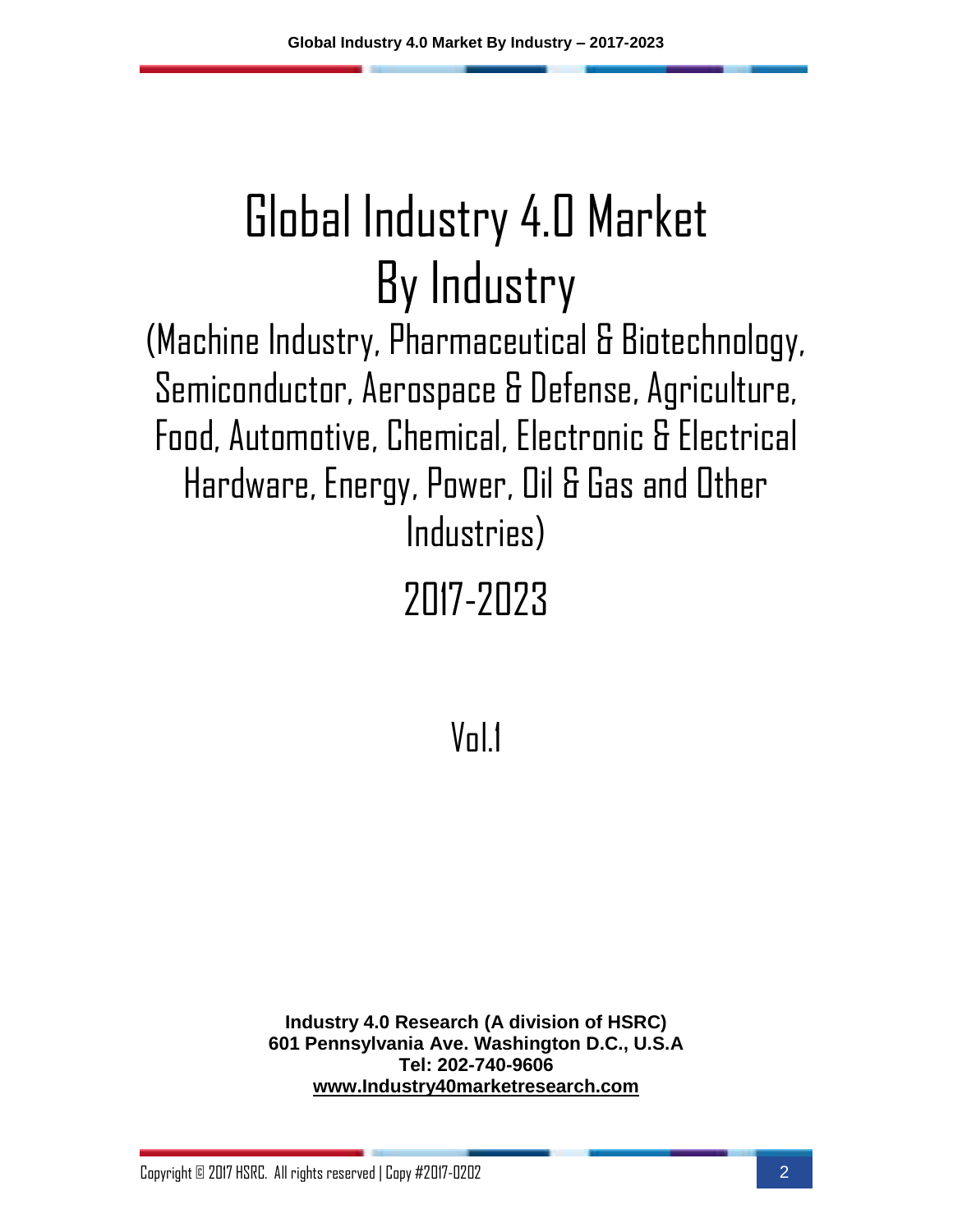| $\overline{\mathbf{1}}$ | 1.1<br>1.2<br>1.3                                                                          |                                                                                                                                                                       |  |
|-------------------------|--------------------------------------------------------------------------------------------|-----------------------------------------------------------------------------------------------------------------------------------------------------------------------|--|
|                         |                                                                                            |                                                                                                                                                                       |  |
| $\mathbf{2}$            |                                                                                            |                                                                                                                                                                       |  |
| 3                       |                                                                                            |                                                                                                                                                                       |  |
|                         |                                                                                            |                                                                                                                                                                       |  |
| 4                       | 4.1.2                                                                                      | Industry 4.0 Industry 4.0 Market Size - 2016-2023  36<br>4.1.1<br>Industry 4.0 Market Breakdown - 2016-202338                                                         |  |
| 5                       | 5.1<br>5.2<br>5.3                                                                          | Aerospace & Defense Industry 4.0 Market - 2016-2023  42                                                                                                               |  |
| 6                       | 6.1<br>6.1.1<br>6.1.2<br>6.1.3<br>6.1.4<br>6.1.5<br>6.2                                    | Agriculture & Food Industries 4.0 Market - 2016-2023  45<br>The Added Value for Customers & Farmers 49<br>Agriculture & Food Industry 4.0 Market - 2016-202353        |  |
| $\overline{7}$          | 7.1<br>7.2<br>7.2.1<br>7.2.2<br>7.2.3<br>7.2.4<br>7.2.5<br>7.3<br>7.4<br>7.5<br>7.6<br>7.7 | Industry 4.0 Automotive Industry Market Background56<br>Industry 4.0 on the Automotive Industry: Major Trends57<br>Automotive Industry 4.0 Market: Key Challenges  61 |  |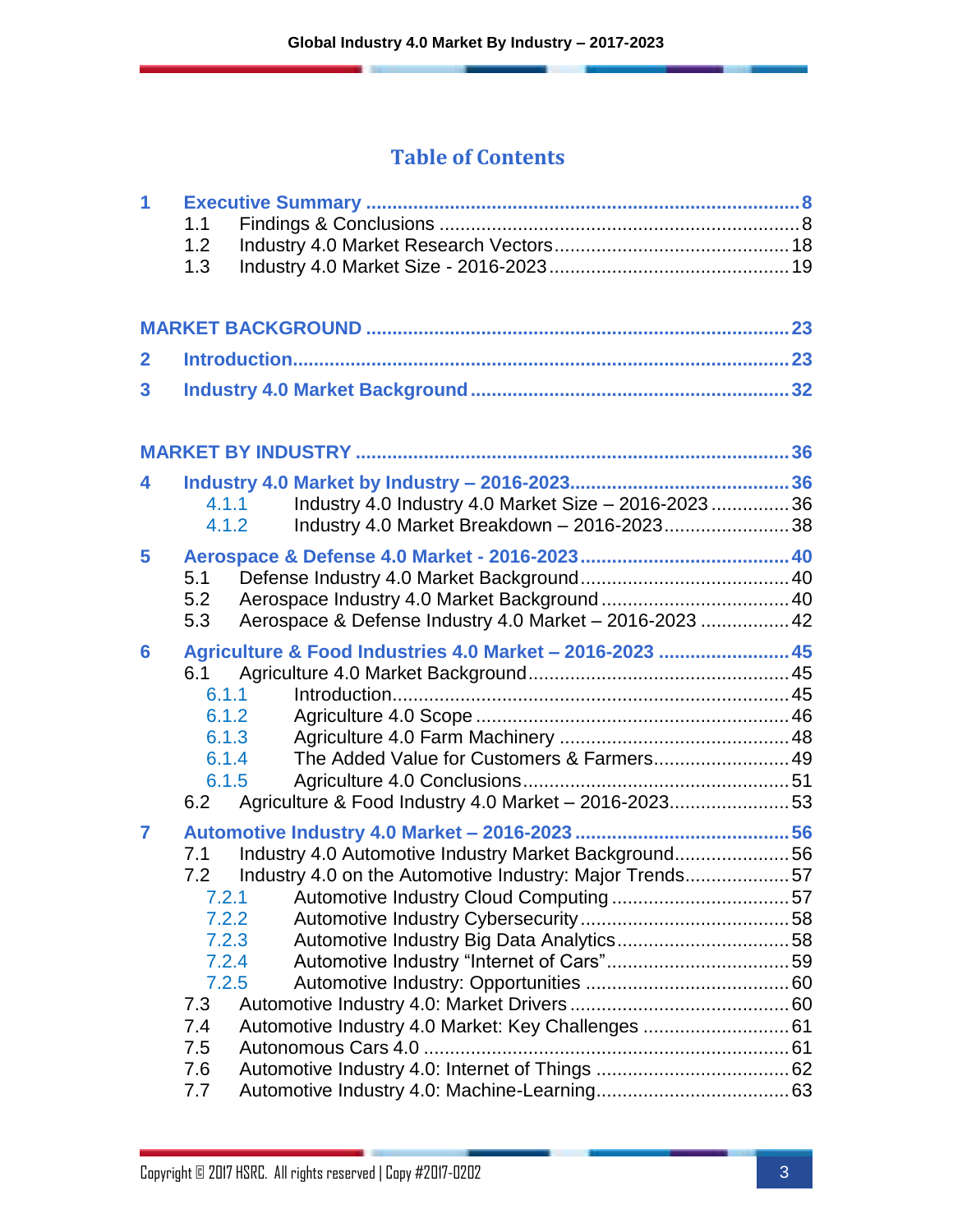|    | Automotive Industry 4.0: Cloud-based Intelligence 63<br>7.8<br>7.9                                                                                                                                                                                                                                                                                                                                                                                                        |  |
|----|---------------------------------------------------------------------------------------------------------------------------------------------------------------------------------------------------------------------------------------------------------------------------------------------------------------------------------------------------------------------------------------------------------------------------------------------------------------------------|--|
| 8  | 8.1<br>8.1.1<br>8.1.2<br>Industry 4.0 Transformations in the Chemical Industry 70<br>8.1.3<br>8.2                                                                                                                                                                                                                                                                                                                                                                         |  |
| 9  | <b>Electronic &amp; Electrical Hardware Industries 4.0 Market -</b><br>Electronic & Electrical Hardware: Industry 4.0 Market<br>9.1<br>Electronic & Electrical Hardware Industry 4.0 Market -<br>9.2<br>Electronic & Electrical Hardware Industry 4.0: Market<br>9.2.1                                                                                                                                                                                                    |  |
| 10 | Energy, Power, Oil & Gas 4.0 Market - 2016-2023  80<br>10.1 Industry 4.0 Energy, Power, Oil & Gas Market Background 80<br>Energy, Power, Oil & Gas Industry Trends 80<br>10.1.1<br>10.1.2<br>Industry 4.0 Oil & Gas Sector Environmental<br>10.1.3<br>Industry 4.0 Undersea Oil & Gas Challenge 81<br>10.1.4<br>10.1.5<br>10.1.6<br>Industry 4.0 Energy and Power Market Background  83<br>10.1.7<br>10.2 Industry 4.0 & Industrial IoT Energy Productivity  85<br>10.2.1 |  |
|    | Energy and Power Industry 4.0 Remote Monitoring85<br>10.2.2<br>10.2.3<br>Energy and Power Industry 4.0 Advanced Control 86<br>10.2.4<br>10.3 Energy, Power, Oil & Gas Industry 4.0 Market – 2016-2023  86                                                                                                                                                                                                                                                                 |  |
| 11 | Machine Manufacturing Industry 4.0 Market Background 89<br>11.1<br>11.1.1<br>11.1.2<br>11.2 Machine Manufacturing Industry 4.0 Market - 2016-2023 92                                                                                                                                                                                                                                                                                                                      |  |
| 12 | Pharmaceutical & Biotechnology 4.0 Market - 2016-2023  95<br>Pharmaceutical & Biotechnology Industry 4.0 Market<br>12.1<br>Pharmaceutical & Biotechnology Industry 4.0 Market -<br>12.2                                                                                                                                                                                                                                                                                   |  |
| 13 | 13.1                                                                                                                                                                                                                                                                                                                                                                                                                                                                      |  |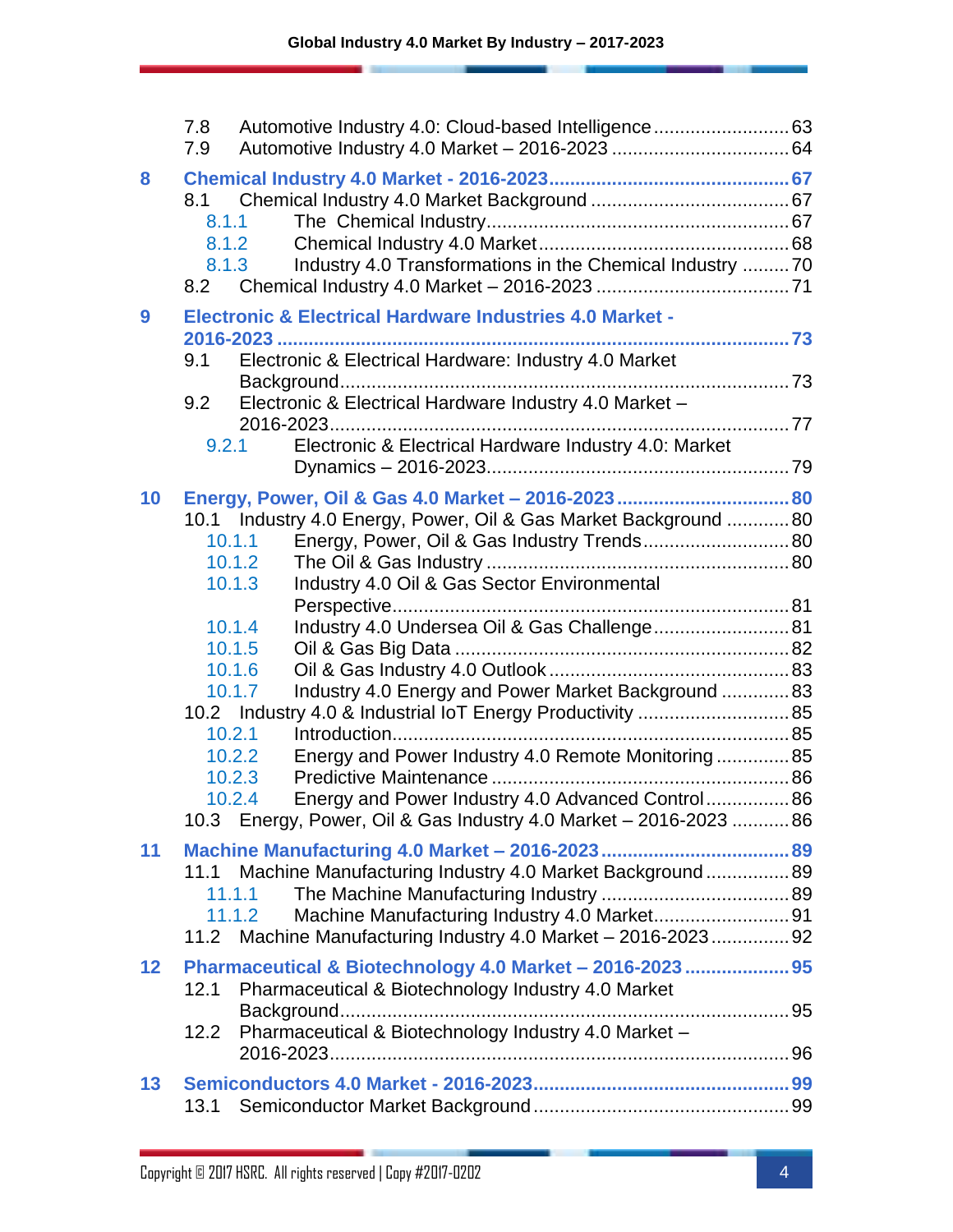|    | 13.1.1                                                           |  |
|----|------------------------------------------------------------------|--|
|    | Semiconductor Manufacturing Horizontal Integration 101<br>13.1.2 |  |
|    | Semiconductor Industry 4.0: Customization<br>13.1.3              |  |
|    |                                                                  |  |
|    | Industry 4.0 Semiconductor Manufacturing Market  102<br>13.1.4   |  |
|    | 13.1.5                                                           |  |
|    | 13.2 Industry 4.0 Semiconductors Market - 2016-2023 104          |  |
| 14 |                                                                  |  |
|    |                                                                  |  |
|    |                                                                  |  |
| 15 |                                                                  |  |
| 16 |                                                                  |  |
| 17 |                                                                  |  |
|    |                                                                  |  |
|    |                                                                  |  |
|    |                                                                  |  |
|    |                                                                  |  |
| 18 | <b>Barriers to New Entry, Supplier Power, Buyer Power and</b>    |  |
|    |                                                                  |  |
| 19 |                                                                  |  |
|    |                                                                  |  |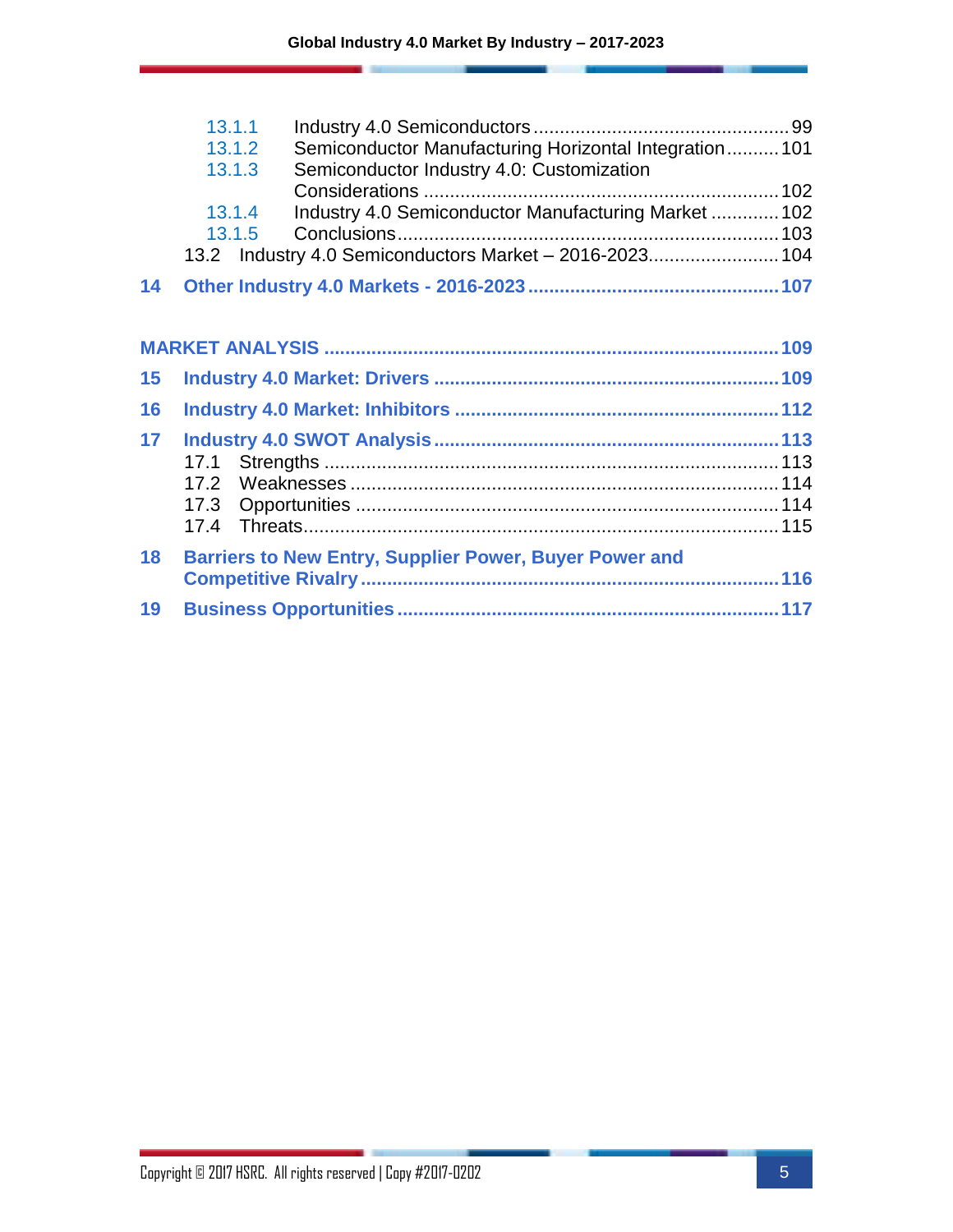#### **List of Tables**

| Table 2 - Industry 4.0 Market Size [\$M] by Technology - 2016-202320       |      |
|----------------------------------------------------------------------------|------|
| Table 3 - Industry 4.0 Market Size [\$M] by Revenue Source - 2016-202321   |      |
|                                                                            |      |
|                                                                            |      |
| Table 7 - Industry 4.0 Market Size [\$M] by Industry - 2016-202336         |      |
| Table 8 - Industry 4.0 Market Share [%] by Industry - 2016-202338          |      |
| Table 9 - Aerospace & Defense Industry 4.0 Market Size [\$M] - 2016-       |      |
|                                                                            | . 42 |
| Table 10 - Aerospace & Defense Industry 4.0 Market AGRs [%] - 2016-        |      |
|                                                                            |      |
| Table 11 - Agriculture & Food Industry 4.0 Market Size [\$M] - 2016-202353 |      |
| Table 12 - Agriculture & Food Industry 4.0 Market AGRs [%] - 2016-202355   |      |
| Table 13 - Automotive Industry 4.0 Market Size [\$M] - 2016-2023 64        |      |
| Table 14 - Automotive Industry 4.0 Market AGRs [%] - 2016-202366           |      |
|                                                                            |      |
| Table 16 - Chemical Industry 4.0 Market Size [\$M] - 2016-2023 71          |      |
| Table 17 - Chemical Industry 4.0 Market AGRs [%] - 2016-202372             |      |
| Table 18 - Electronic and Electrical Hardware Manufacturing [\$B] s 73     |      |
| Table 19 - Electronic & Electrical Hardware Manufacturing [\$B] 7 Market   |      |
|                                                                            |      |
| Table 20 - Electronic & Electrical Hardware Industry 4.0 Market Size [\$M] |      |
|                                                                            | . 77 |
| Table 21 - Electronic & Electrical Hardware Industry 4.0 Market AGRs [%]   |      |
|                                                                            |      |
| Table 22 - Energy, Power, Oil & Gas Industry 4.0 Market Size [\$M] -       |      |
| 2016-2023                                                                  |      |
| Table 23 - Energy, Power, Oil & Gas Industry 4.0 Market AGRs [%] -         |      |
|                                                                            |      |
|                                                                            |      |
|                                                                            |      |
| Table 26 - Machine Industry 4.0 Market AGRs [%] - 2016-2023 94             |      |
| Table 27 - Pharmaceutical & Biotechnology Industry 4.0 Market Size [\$M]   |      |
|                                                                            | . 97 |
| Table 28 - Pharmaceutical & Biotechnology Industry 4.0 Market AGRs [%]     |      |
|                                                                            |      |
| Table 29 - Semiconductors Industry 4.0 Market Size [\$M] - 2016-2023 104   |      |
| Table 30 - Semiconductors Industry 4.0 Market AGRs [%] - 2016-2023106      |      |
| Table 31 - Other Industries 4.0 Market Size [\$M] - 2016-2023  107         |      |
| Table 32 - Other Industries 4.0 Market AGRs [%] - 2016-2023 108            |      |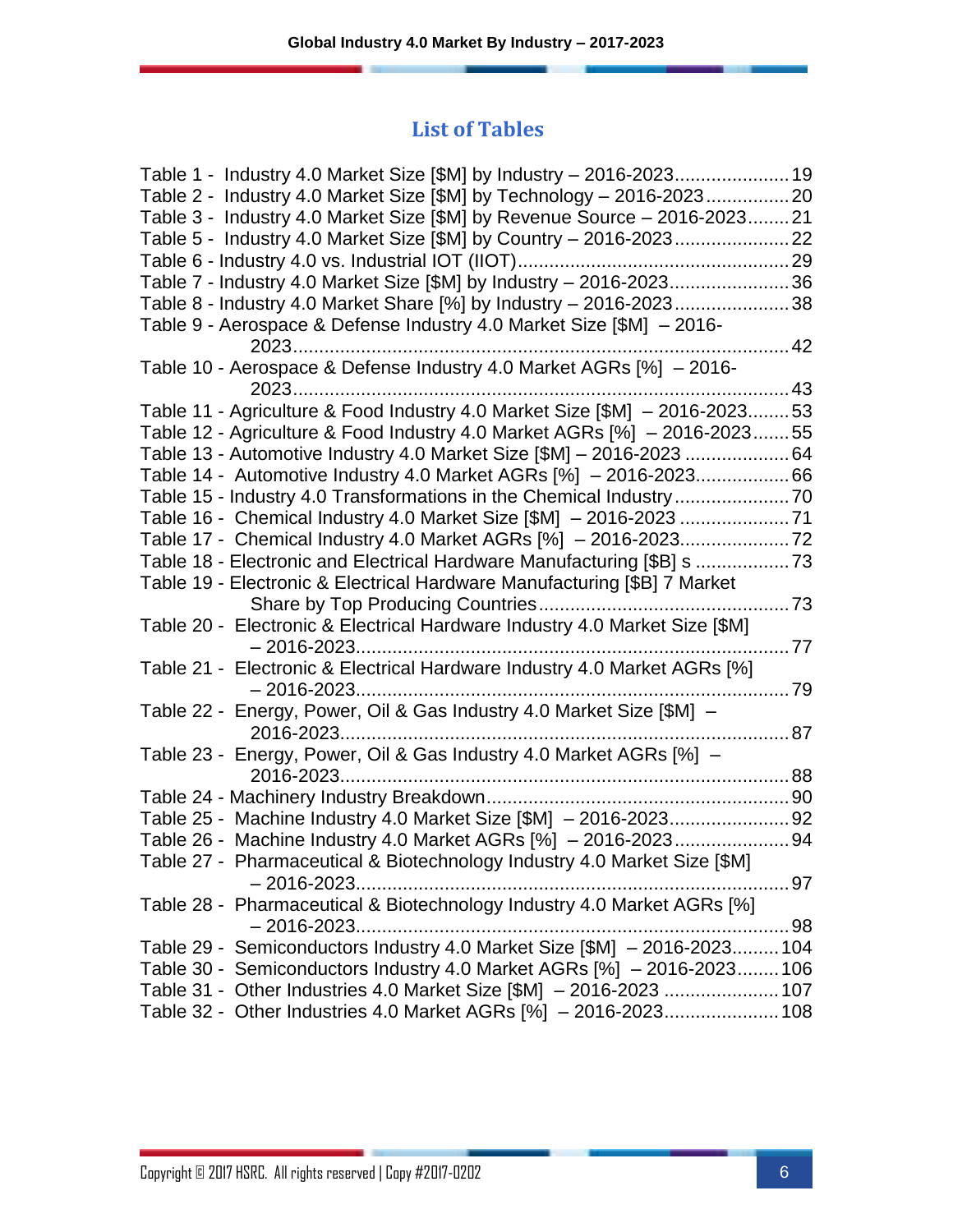| Figure 2 - Tech Giants Participating in the Industry 4.0 Market Race 14       |  |
|-------------------------------------------------------------------------------|--|
|                                                                               |  |
|                                                                               |  |
|                                                                               |  |
|                                                                               |  |
| Figure 7 - Industry 4.0 Market Size [\$M] by Industry - 2016-2023 37          |  |
| Figure 8 - Industry 4.0 Market Share [%] by Industry - 2016-202339            |  |
| Figure 9 - Aerospace & Defense Industry 4.0 Market Size [\$M] - 2016-         |  |
|                                                                               |  |
|                                                                               |  |
| Figure 11 - Agriculture & Food Industry 4.0 Market Size [\$M] - 2016-2023  54 |  |
|                                                                               |  |
|                                                                               |  |
|                                                                               |  |
|                                                                               |  |
|                                                                               |  |
| Figure 17 - Electronic & Electrical Hardware Industry 4.0 Market Size [\$M]   |  |
|                                                                               |  |
|                                                                               |  |
|                                                                               |  |
| Figure 20 - Energy, Power, Oil & Gas Industry 4.0 Market Size [\$M] -         |  |
|                                                                               |  |
|                                                                               |  |
|                                                                               |  |
| Figure 23 - Pharmaceutical & Biotechnology Industry 4.0 Market Size [\$M]     |  |
|                                                                               |  |
|                                                                               |  |
| Figure 25 - Semiconductors Industry 4.0 Market Size [\$M] - 2016-2023  105    |  |
| Figure 26 - Other Industries 4.0 Market Size [\$M] - 2016-2023  108           |  |
|                                                                               |  |
|                                                                               |  |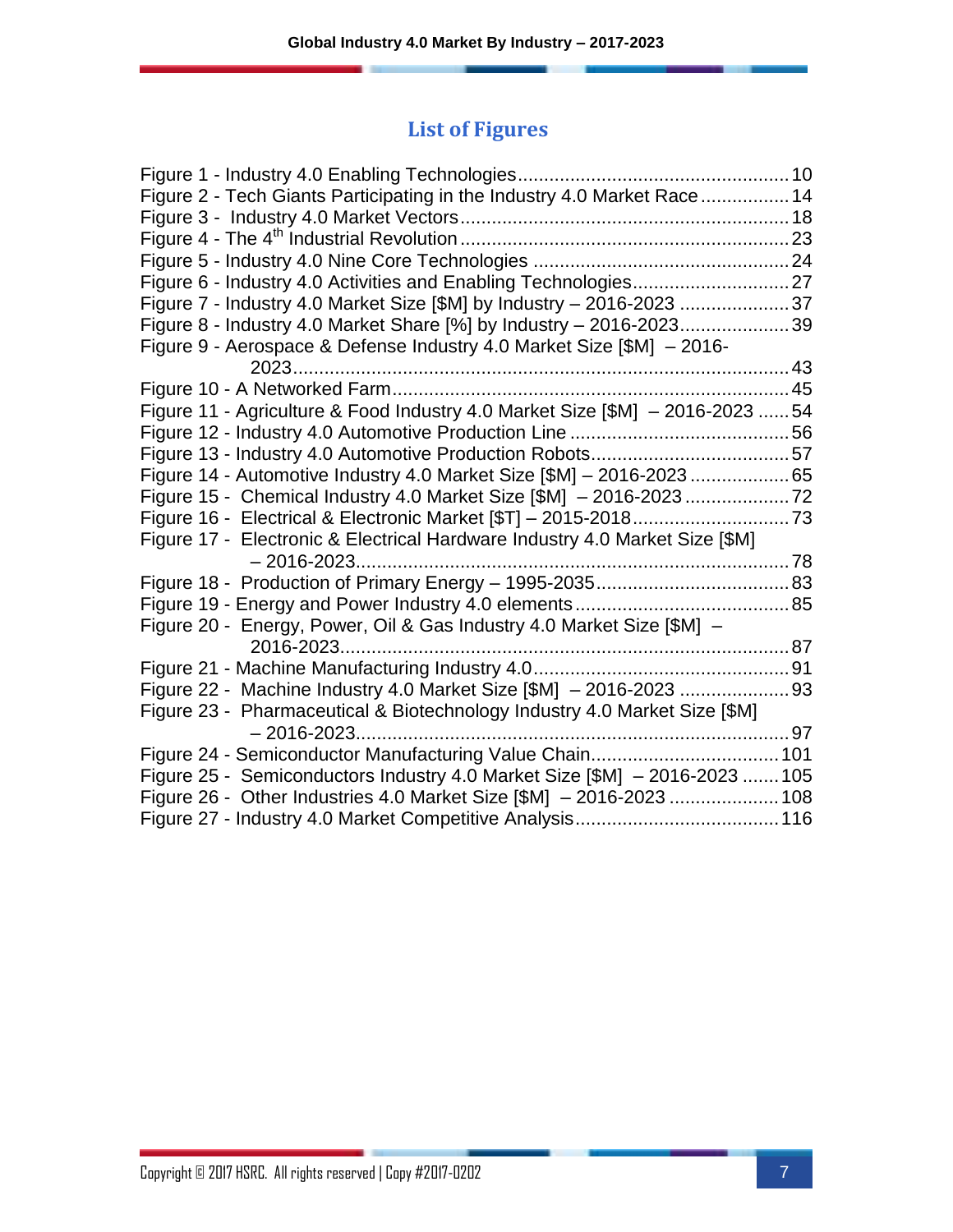(Machine Industry, Pharmaceutical & Biotechnology, Semiconductor, Aerospace & Defense, Agriculture, Food, Automotive, Chemical, Electronic & Electrical Hardware, Energy, Power, Oil & Gas and Other Industries)

### 2017-2023

 $V<sub>n</sub>$  $/2$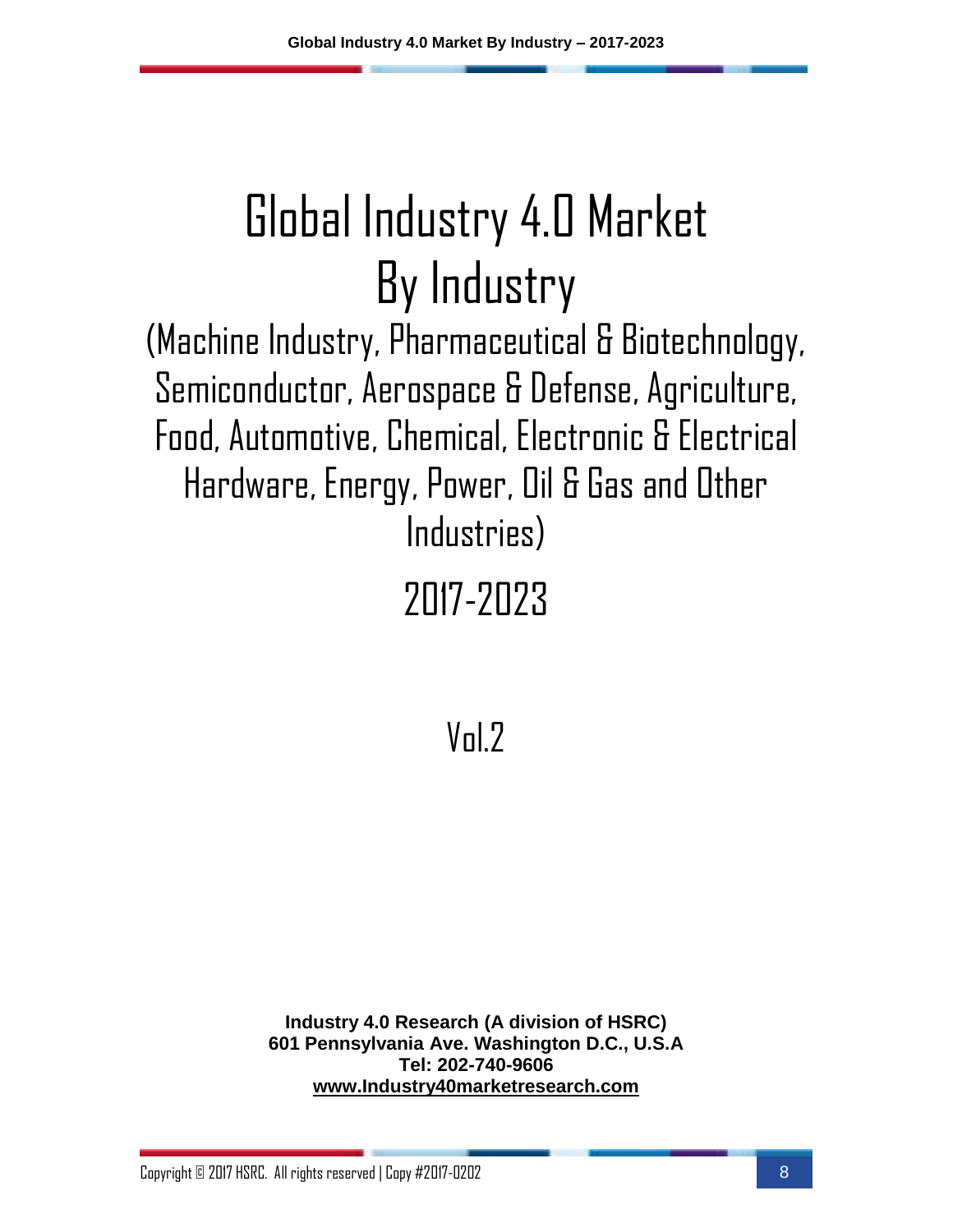| 1<br>1.1<br>1.1.1<br>1.1.2                                              | North America Industry 4.0 Industry 4.0 Market - 2016-2023 7<br>North America Industry 4.0 Market Size - 2016-20237<br>North America Industry 4.0 Market Breakdown - 2016-                                                                                                                                   |          |
|-------------------------------------------------------------------------|--------------------------------------------------------------------------------------------------------------------------------------------------------------------------------------------------------------------------------------------------------------------------------------------------------------|----------|
| 1.2<br>1.2.1<br>1.2.2                                                   | North America Industry 4.0 Market by Revenue Source  11<br>North America Industry 4.0 Market - 2016-2023 11<br>Industry 4.0 Market Breakdown - 2016-2023 12                                                                                                                                                  |          |
| $\overline{2}$<br>2.1<br>2.1.1<br>2.1.2                                 | Latin America Industry 4.0 Industry 4.0 Market - 2016-2023  13<br>Latin America Industry 4.0 Market Size - 2016-2023 13<br>Latin America Industry 4.0 Market Breakdown - 2016-                                                                                                                               |          |
| 2.2<br>2.2.1<br>2.2.2                                                   | Latin America Industry 4.0 Market by Revenue Source 17<br>Latin America Industry 4.0 Market - 2016-2023 17<br>Industry 4.0 Market Breakdown - 2016-2023 18                                                                                                                                                   |          |
| 3<br>3.1<br>3.1.1<br>3.1.2<br>3.1.3<br>3.2.1<br>3.2.2<br>3.3.1<br>3.3.2 | Europe Industry 4.0 Industry 4.0 Market - 2016-2023  19<br>The European Industry 4.0 Market Background  19<br>Europe Industry 4.0 Market Breakdown - 2016-2023  29<br>3.3 Europe Industry 4.0 Market by Revenue Source 31<br>Industry 4.0 Market Breakdown - 2016-202332                                     |          |
| 4<br>4.1<br>4.1.1<br>4.1.2<br>4.2                                       | Middle East and Africa Industry 4.0 Industry 4.0 Market -<br>2016-2023<br>Middle East and Africa Industry 4.0 Market by Industry<br>Middle East and Africa Industry 4.0 Market Size - 2016-<br>Middle East and Africa Industry 4.0 Market Breakdown<br>Middle East and Africa Industry 4.0 Market by Revenue | 33<br>33 |
| 4.2.1<br>4.2.2                                                          | Middle East and Africa Industry 4.0 Market - 2016-202337<br>Industry 4.0 Market Breakdown - 2016-2023 38                                                                                                                                                                                                     |          |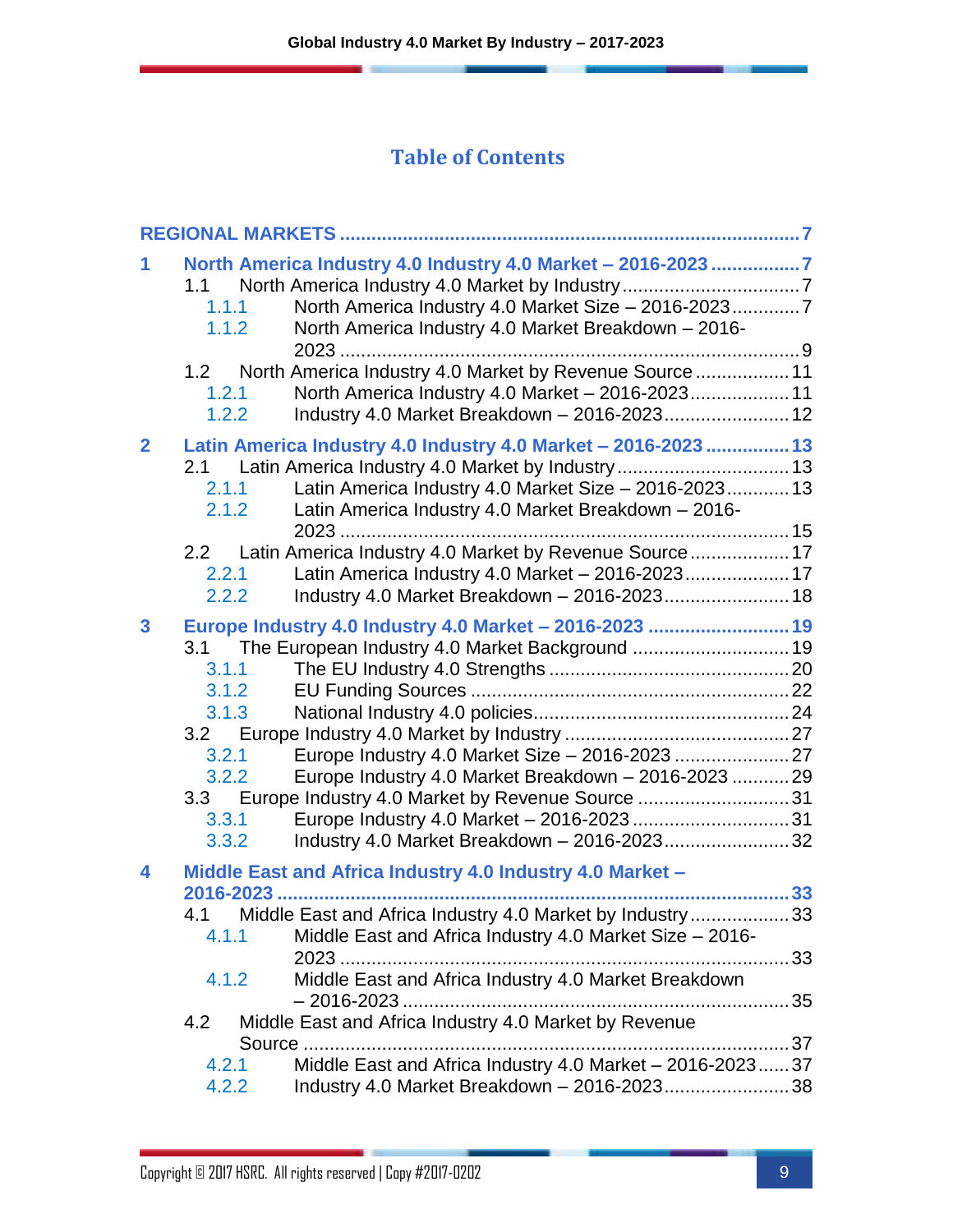| 5 | Asia-Pacific Industry 4.0 Industry 4.0 Market - 2016-202339  |  |
|---|--------------------------------------------------------------|--|
|   |                                                              |  |
|   | Asia-Pacific Industry 4.0 Market Size - 2016-202339<br>5.1.1 |  |
|   | Asia-Pacific Industry 4.0 Market Breakdown - 2016-<br>5.1.2  |  |
|   |                                                              |  |
|   | 5.2 Asia-Pacific Industry 4.0 Market by Revenue Source  43   |  |
|   | Asia-Pacific Industry 4.0 Market - 2016-2023 43<br>5.2.1     |  |
|   | Industry 4.0 Market Breakdown - 2016-2023 44<br>5.2.2        |  |

### **List of Tables**

| Table 1 - North America Industry 4.0 Market Size [\$M] by Industry - 2016-                        |                |
|---------------------------------------------------------------------------------------------------|----------------|
| 2023<br>Table 2 - North America Industry 4.0 Market Share [%] by Industry - 2016-                 | $\overline{7}$ |
| $2023$                                                                                            | . . 9          |
| Table 3 - North America Industry 4.0 Market Size [\$M] by Revenue Source<br>$-2016 - 2023.$       | 11             |
| Table 4 - Latin America Industry 4.0 Market Size [\$M] by Industry - 2016-<br>2023                | 13             |
| Table 5 - Latin America Industry 4.0 Market Share [%] by Industry - 2016-<br>2023                 | 15             |
| Table 6 - Latin America Industry 4.0 Market Size [\$M] by Revenue Source<br>$-2016 - 2023.$       | 17             |
| Table 7 - Europe Industry 4.0 Market Size [\$M] by Industry - 2016-2023                           | 27             |
| Table 8 - Europe Industry 4.0 Market Share [%] by Industry - 2016-2023  29                        |                |
| Table 9 - Europe Industry 4.0 Market Size [\$M] by Revenue Source -<br>2016-2023                  | 31             |
| Table 10 - Middle East and Africa Industry 4.0 Market Size [\$M] by Industry<br>$-2016 - 2023$    | 33             |
| Table 11 - Middle East and Africa Industry 4.0 Market Share [%] by<br>Industry - 2016-2023        | 35             |
| Table 12 - Middle East and Africa Industry 4.0 Market Size [\$M] by<br>Revenue Source - 2016-2023 | 37             |
| Table 13 - Asia-Pacific Industry 4.0 Market Size [\$M] by Industry - 2016-<br>2023                | 39             |
| Table 14 - Asia-Pacific Industry 4.0 Market Share [%] by Industry - 2016-<br>2023.                | 41             |
| Table 15 - Asia-Pacific Industry 4.0 Market Size [\$M] by Revenue Source -<br>2016-2023           | 43             |

٠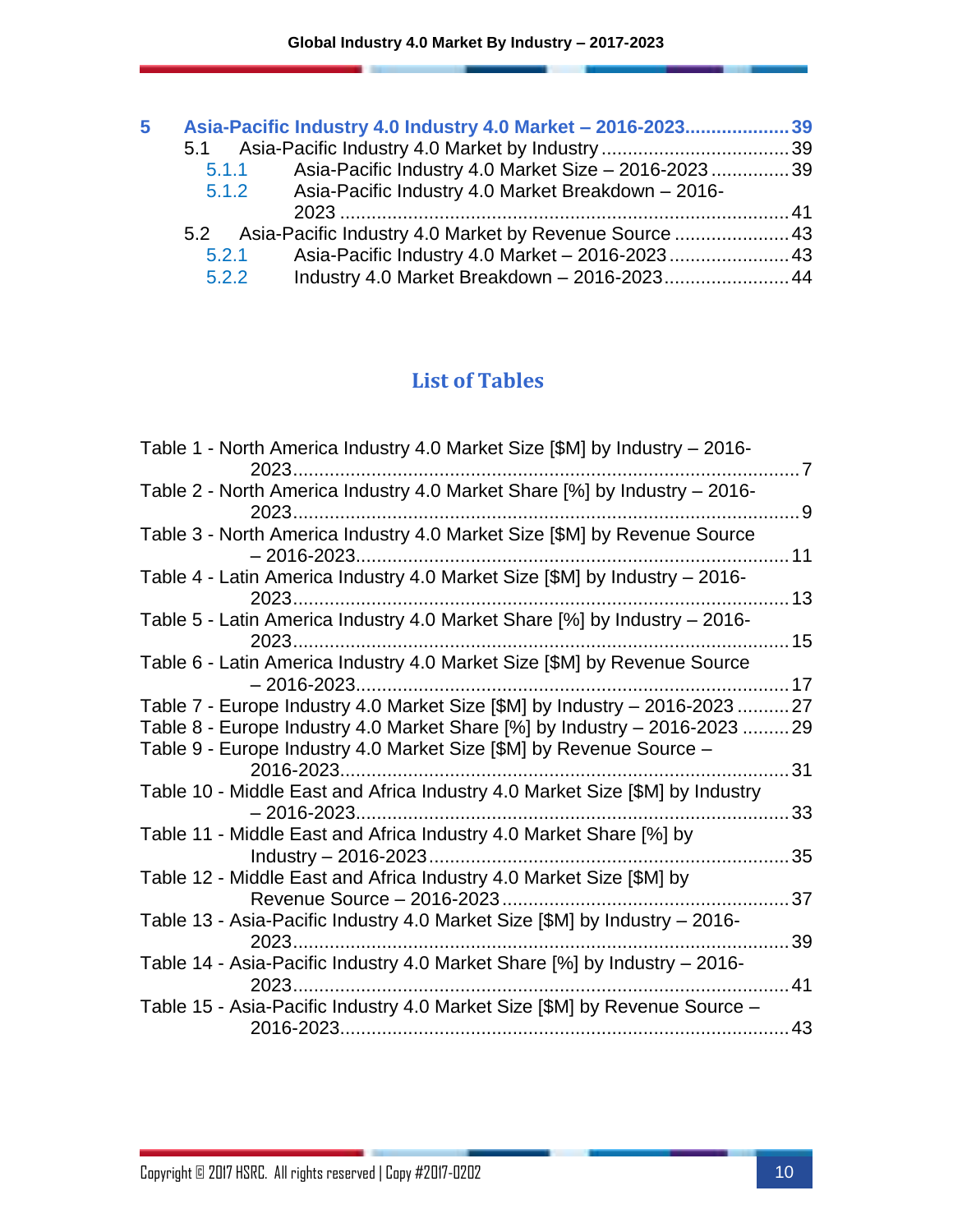| Figure 1 - North America Industry 4.0 Market Size [\$M] by Industry - 2016-<br>2023.        | .8  |
|---------------------------------------------------------------------------------------------|-----|
| Figure 2 - North America Industry 4.0 Market Share [%] by Industry - 2016-                  | 10  |
| Figure 3 - North America Industry 4.0 Market [%] by Revenue Source -<br>2016-2023.          | 12  |
| Figure 4 - Latin America Industry 4.0 Market Size [\$M] by Industry - 2016-<br>2023         | 14  |
| Figure 5 - Latin America Industry 4.0 Market Share [%] by Industry - 2016-<br>2023          | 16  |
| Figure 6 - Latin America Industry 4.0 Market [%] by Revenue Source -<br>2016-2023.          |     |
|                                                                                             |     |
| Figure 9 - EU Industry 4.0 Key Facts & Government Budgets by Member                         | 21  |
| country                                                                                     | .22 |
| Figure 10 - Private & Government Investments & leverage                                     | 24  |
| Figure 11 - Europe Industry 4.0 Market Size [\$M] by Industry - 2016-202328                 |     |
| Figure 12 - Europe Industry 4.0 Market Share [%] by Industry – 2016-2023 30                 |     |
| Figure 13 - Europe Industry 4.0 Market [%] by Revenue Source - 2016-                        | 32  |
| Figure 14 - Middle East and Africa Industry 4.0 Market Size [\$M] by                        |     |
| Industry $-2016 - 2023$                                                                     | 34  |
| Figure 15 - Middle East and Africa Industry 4.0 Market Share [%] by                         |     |
| Industry $-2016 - 2023$                                                                     | 36  |
| Figure 16 - Middle East and Africa Industry 4.0 Market [%] by Revenue<br>Source - 2016-2023 | 38  |
| Figure 17 - Asia-Pacific Industry 4.0 Market Size [\$M] by Industry - 2016-                 |     |
| 2023                                                                                        | 40  |
| Figure 18 - Asia-Pacific Industry 4.0 Market Share [%] by Industry - 2016-<br>2023.         | 42  |
| Figure 19 - Asia-Pacific Industry 4.0 Market [%] by Revenue Source -                        |     |
|                                                                                             | 44  |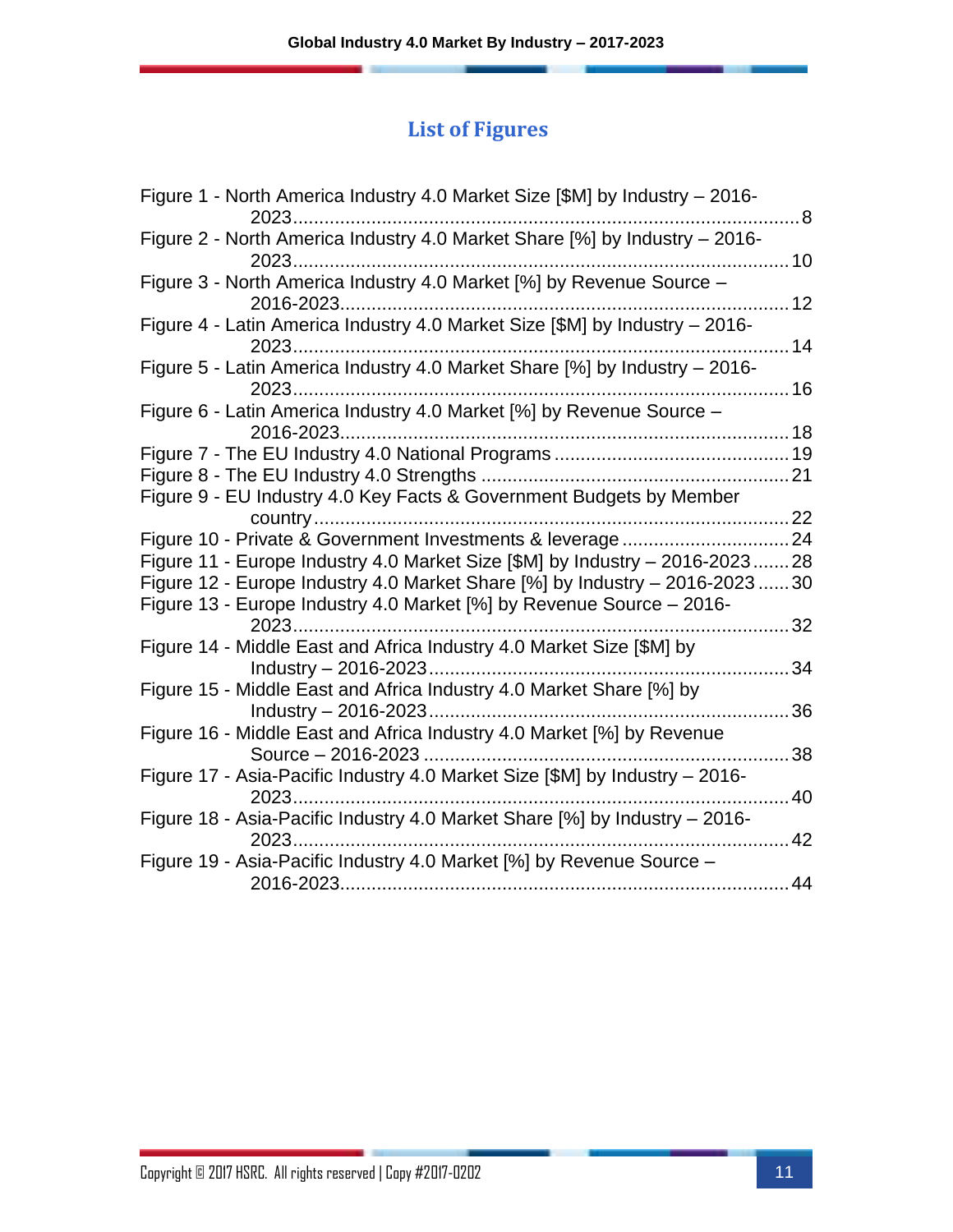(Machine Industry, Pharmaceutical & Biotechnology, Semiconductor, Aerospace & Defense, Agriculture, Food, Automotive, Chemical, Electronic & Electrical Hardware, Energy, Power, Oil & Gas and Other Industries)

## 2017-2023

 $V<sub>n</sub>$ l $3$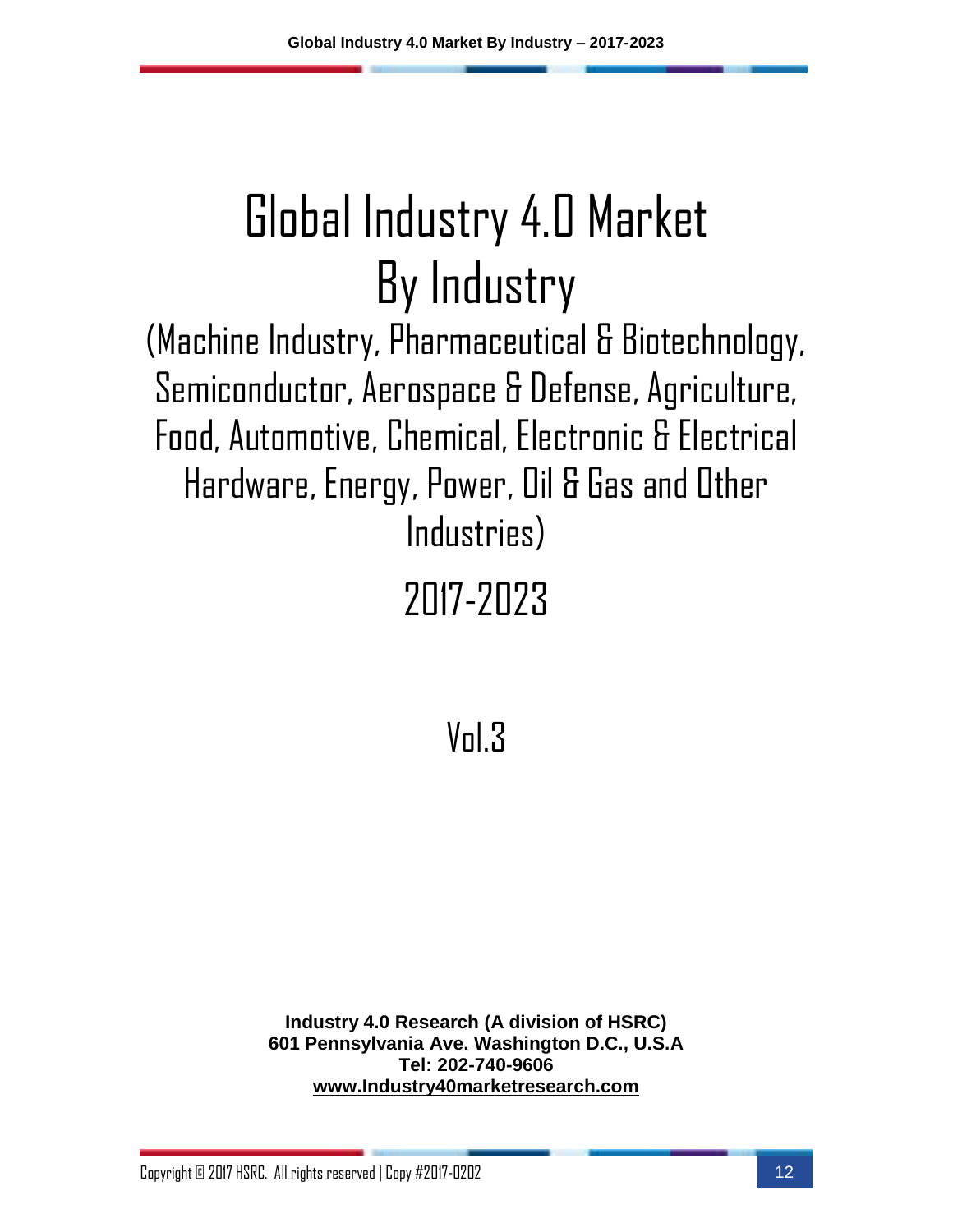|                | 1.1                                                           |  |
|----------------|---------------------------------------------------------------|--|
|                |                                                               |  |
|                | 1.2.1                                                         |  |
|                | 1.2.2                                                         |  |
|                | U.S. Smart Factory 2011-2015 Projects 19<br>1.2.3             |  |
|                | 1.2.3.1                                                       |  |
|                | U.S. Automotive Smart Manufacturing Projects 20<br>1.2.3.2    |  |
|                | Traditional Smart Manufacturing Projects 20<br>1.2.3.3        |  |
|                | 1.2.3.4                                                       |  |
|                | 1.2.4                                                         |  |
|                | 1.2.4.1                                                       |  |
|                | The U.S. National Network for Manufacturing<br>1.2.4.2        |  |
|                |                                                               |  |
|                | 1.2.4.3                                                       |  |
|                | 1.2.5                                                         |  |
|                |                                                               |  |
|                | U.S. Market Size by Revenue Source - 2016-2023 26<br>1.3.1    |  |
|                | 1.3.2<br>U.S. Industry 4.0 Market Dynamics - 2016-2023 26     |  |
|                | U.S. Industry 4.0 Market Breakdown - 2016-2023 27<br>1.3.3    |  |
|                |                                                               |  |
| $\overline{2}$ |                                                               |  |
|                |                                                               |  |
|                | 2.1<br>2.2                                                    |  |
|                |                                                               |  |
|                | 2.3<br>2.4                                                    |  |
|                | 2.4.1                                                         |  |
|                | Canada Market Size by Revenue Source - 2016-2023  32<br>2.4.2 |  |
|                | Canada Industry 4.0 Market Dynamics - 2016-2023  32<br>2.4.3  |  |
|                | Canada Industry 4.0 Market Breakdown - 2016-2023  33          |  |
| 3              |                                                               |  |
|                |                                                               |  |
|                |                                                               |  |
|                | 3.3                                                           |  |
|                | 3.4                                                           |  |
|                | Mexico Market Size by Revenue Source - 2016-2023 36<br>3.4.1  |  |
|                | Mexico Industry 4.0 Market Dynamics - 2016-2023 36<br>3.4.2   |  |
|                | Mexico Industry 4.0 Market Breakdown - 2016-2023  37<br>3.4.3 |  |
| 4              |                                                               |  |
|                | 4.1                                                           |  |
|                | 4.2<br>4.3                                                    |  |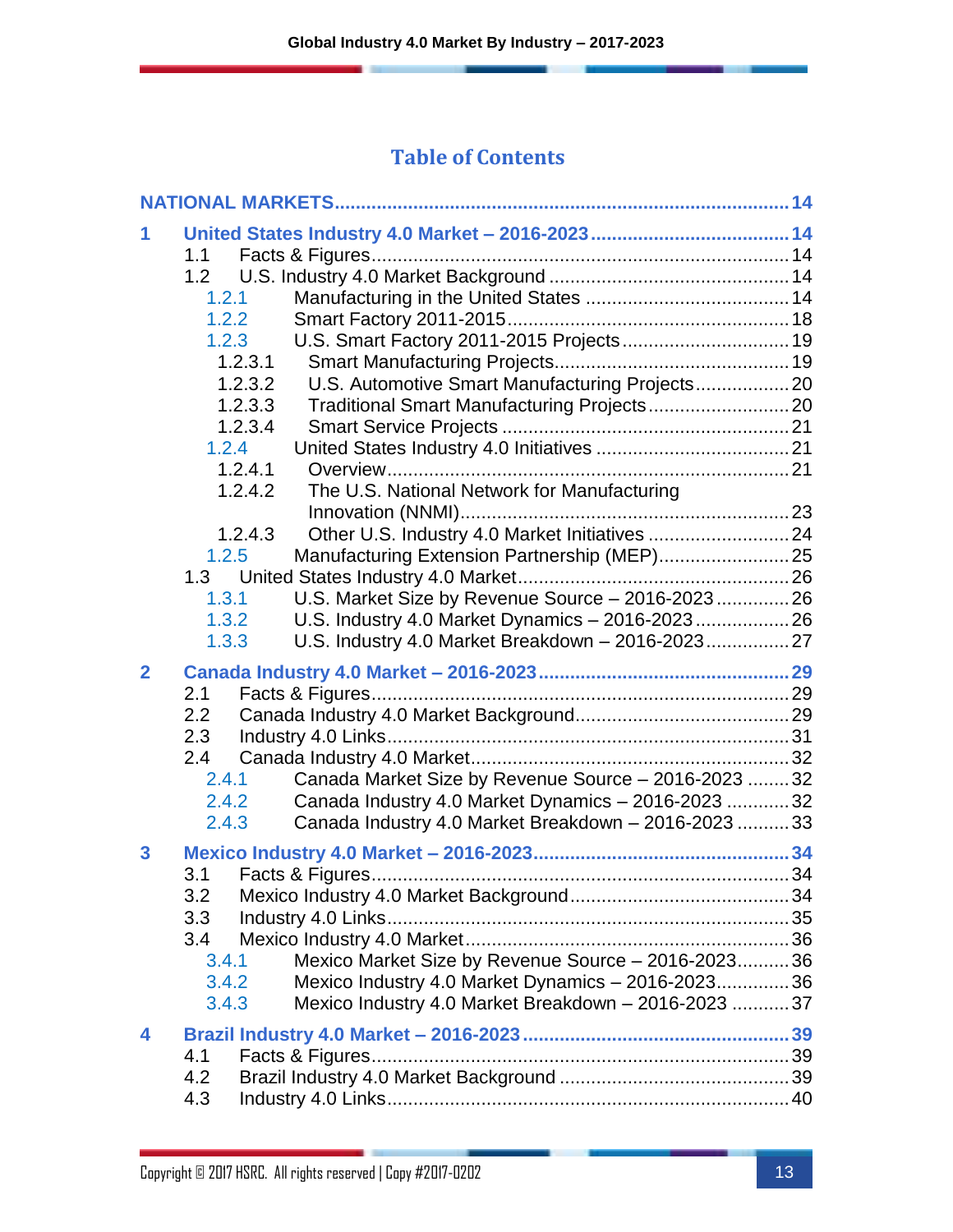|                | 4.4<br>4.4.1<br>4.4.2<br>4.4.3 | Brazil Market Size by Revenue Source - 2016-2023 41<br>Brazil Industry 4.0 Market Dynamics - 2016-2023 41<br>Brazil Industry 4.0 Market Breakdown - 2016-2023 42 |  |
|----------------|--------------------------------|------------------------------------------------------------------------------------------------------------------------------------------------------------------|--|
| 5              | 5.1                            | Rest of Latin America Industry 4.0 Market - 2016-2023  44<br>Rest of Latin America Market Size by Revenue Source -                                               |  |
|                | 5.2<br>5.3                     | Rest of Latin America Industry 4.0 Market Dynamics -<br>Rest of Latin America Industry 4.0 Market Breakdown -                                                    |  |
|                |                                |                                                                                                                                                                  |  |
| 6              |                                |                                                                                                                                                                  |  |
|                | 6.1<br>6.2                     |                                                                                                                                                                  |  |
|                | 6.2.1                          |                                                                                                                                                                  |  |
|                | 6.2.2                          |                                                                                                                                                                  |  |
|                | 6.3                            |                                                                                                                                                                  |  |
|                | 6.4<br>6.5                     | Example: UK Industry 4.0 Vehicle Manufacturing Sector52                                                                                                          |  |
|                | 6.6                            |                                                                                                                                                                  |  |
|                | 6.6.1                          | UK Market Size by Revenue Source - 2016-202354                                                                                                                   |  |
|                | 6.6.2                          | UK Industry 4.0 Market Dynamics - 2016-202355                                                                                                                    |  |
|                | 6.6.3                          | UK Industry 4.0 Market Breakdown - 2016-202355                                                                                                                   |  |
| $\overline{7}$ |                                |                                                                                                                                                                  |  |
|                | 7.1<br>7.2                     |                                                                                                                                                                  |  |
|                |                                | 7.2.1                                                                                                                                                            |  |
|                | 7.2.2                          | German Government and Fraunhofer Industrie 4.0                                                                                                                   |  |
|                |                                |                                                                                                                                                                  |  |
|                | 7.2.3<br>7.2.4                 | Germany, France and Italy Industry 4.0 Collaboration  59<br>General Dos & Don'ts for Industry 4.0 Vendors in                                                     |  |
|                |                                |                                                                                                                                                                  |  |
|                | 7.2.5                          | The German Industrie 4.0 Transformation Strategy  61                                                                                                             |  |
|                | 7.3                            |                                                                                                                                                                  |  |
|                | 7.4<br>7.4.1                   | Germany Market Size by Revenue Source - 2016-2023  68                                                                                                            |  |
|                | 7.4.2                          | Germany Industrie 4.0 Market Dynamics - 2016-2023  69                                                                                                            |  |
|                | 7.4.3                          | Germany Industrie 4.0 Market Breakdown - 2016-2023  69                                                                                                           |  |
| 8              |                                |                                                                                                                                                                  |  |
|                | 8.1                            |                                                                                                                                                                  |  |
|                | 8.2                            |                                                                                                                                                                  |  |
|                | 8.3<br>8.4                     |                                                                                                                                                                  |  |
|                | 8.5                            |                                                                                                                                                                  |  |
|                | 8.5.1                          | France Market Size by Revenue Source - 2016-202375                                                                                                               |  |
|                |                                |                                                                                                                                                                  |  |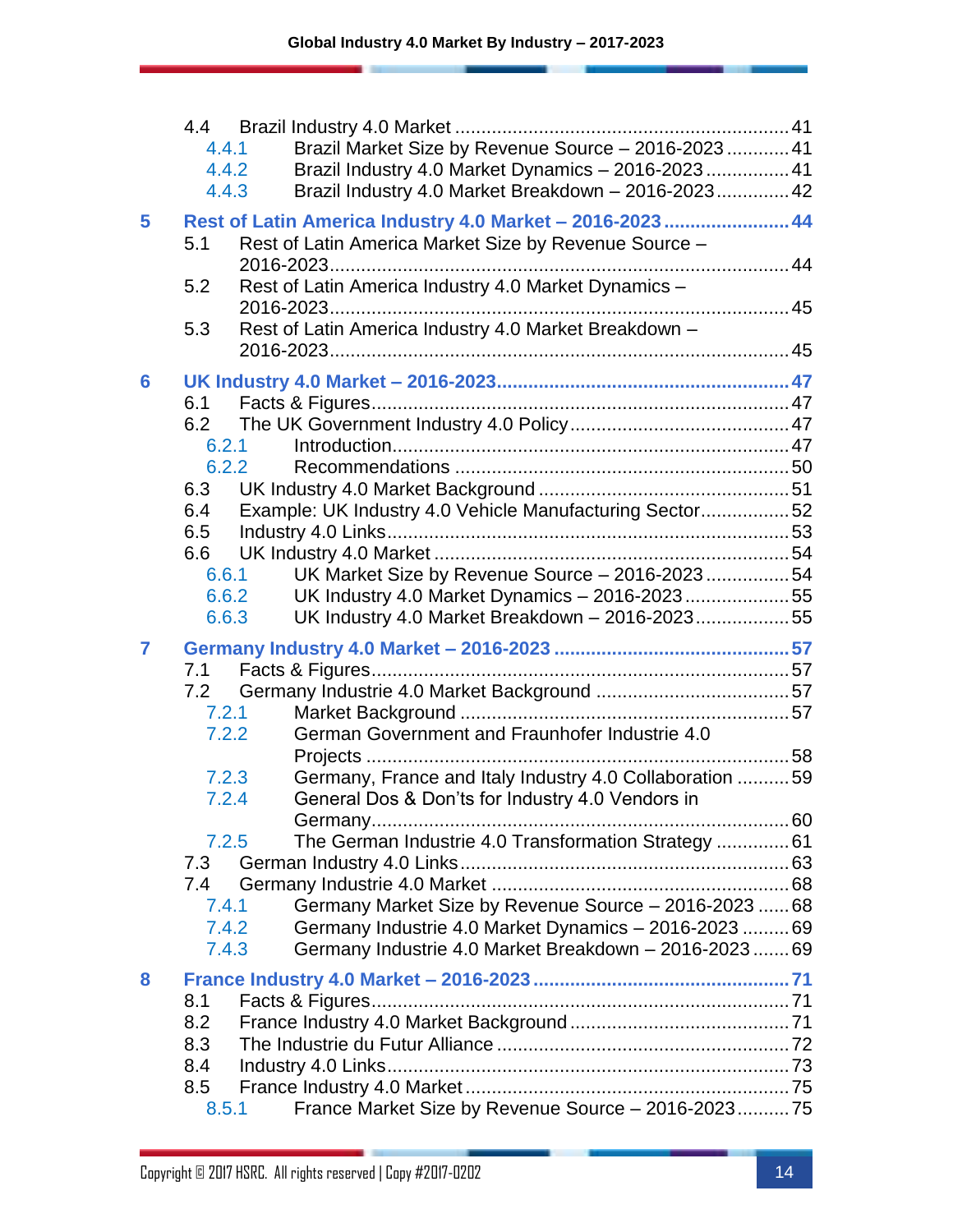|    | 8.5.2<br>8.5.3   | France Industry 4.0 Market Breakdown - 2016-202376        |  |
|----|------------------|-----------------------------------------------------------|--|
| 9  |                  |                                                           |  |
|    | 9.1              |                                                           |  |
|    | 9.2              |                                                           |  |
|    | 9.3              |                                                           |  |
|    | 9.4              |                                                           |  |
|    | 9.5              |                                                           |  |
|    | 9.6              |                                                           |  |
|    | 9.7              |                                                           |  |
|    | 9.7.1            | Italy Market Size by Revenue Source - 2016-2023  82       |  |
|    | 9.7.2            | Italy Industry 4.0 Market Dynamics - 2016-2023  83        |  |
|    | 9.7.3            | Italy Industry 4.0 Market Breakdown - 2016-2023  83       |  |
| 10 |                  |                                                           |  |
|    | 10.1             |                                                           |  |
|    | 10.2             |                                                           |  |
|    | 10.3             |                                                           |  |
|    | 10.4             |                                                           |  |
|    | 10.5             | Spain Connected Industry 4.0 (CI 4.0) Program Funding  88 |  |
|    | 10.6             |                                                           |  |
|    | 10.7             |                                                           |  |
|    | 10.8             |                                                           |  |
|    | 10.8.1           | Spain Market Size by Revenue Source - 2016-2023 91        |  |
|    | 10.8.2           | Spain Industry 4.0 Market Dynamics - 2016-2023 91         |  |
|    | 10.8.3           | Spain Industry 4.0 Market Breakdown - 2016-2023 92        |  |
| 11 |                  |                                                           |  |
|    |                  |                                                           |  |
|    | 11.1.1           |                                                           |  |
|    | 11.1.2           |                                                           |  |
|    | 11.1.3           |                                                           |  |
|    |                  |                                                           |  |
|    | 11.2.1           |                                                           |  |
|    | 11.2.2           |                                                           |  |
|    | 11.2.3           |                                                           |  |
|    |                  |                                                           |  |
|    | 11.3.1           |                                                           |  |
|    | 11.3.2<br>11.3.3 |                                                           |  |
|    | 11.3.4           | Denmark Industry 4.0 Market SWOT Analysis  100            |  |
|    |                  |                                                           |  |
|    | 11.4.1           |                                                           |  |
|    | 11.4.2           |                                                           |  |
|    | 11.4.3           |                                                           |  |
|    | 11.5             |                                                           |  |
|    |                  |                                                           |  |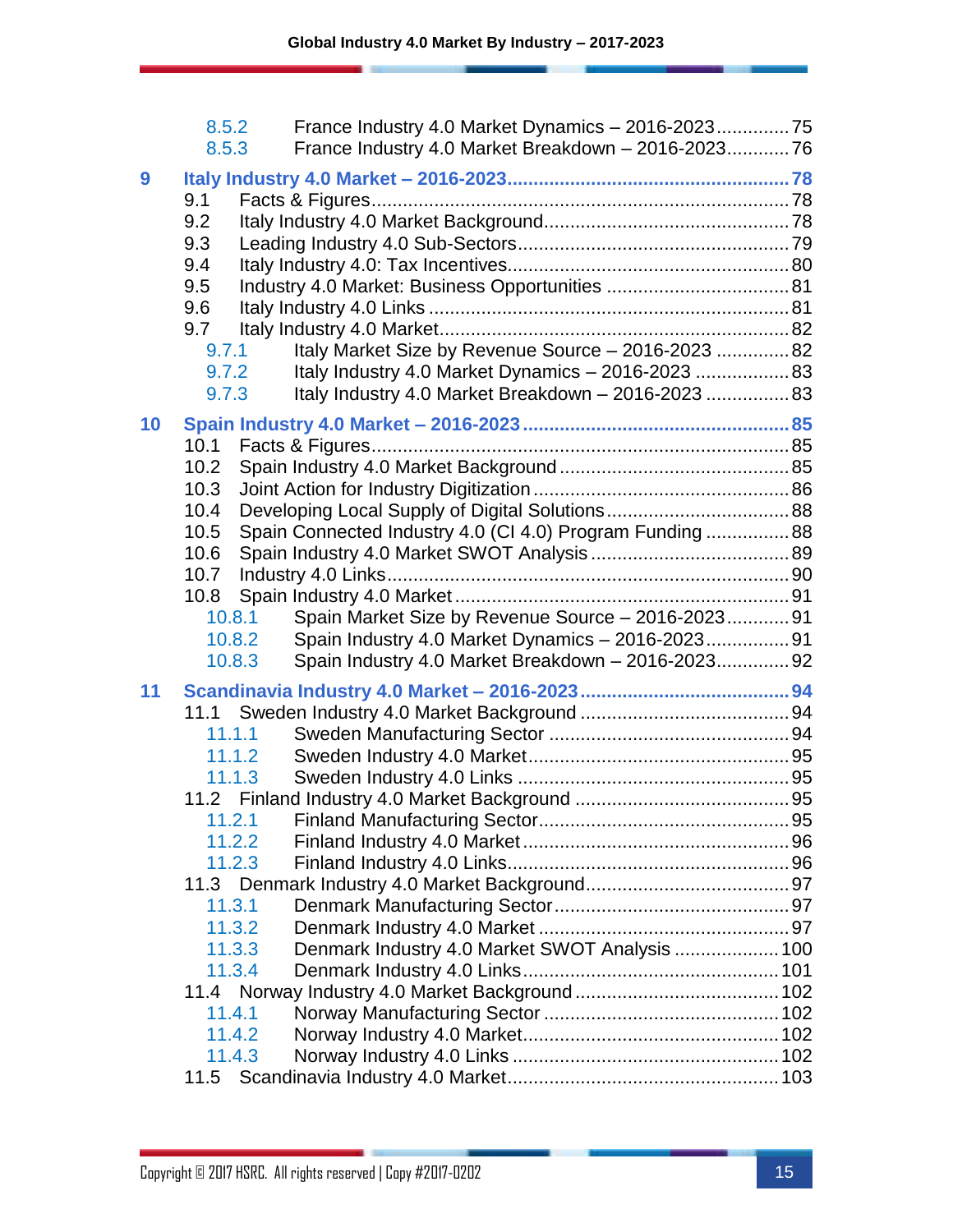|    | 11.5.1         | Scandinavia Market Size by Revenue Source - 2016-           |  |
|----|----------------|-------------------------------------------------------------|--|
|    |                |                                                             |  |
|    | 11.5.2         | Scandinavia Industry 4.0 Market Dynamics - 2016-            |  |
|    |                |                                                             |  |
|    | 11.5.3         | Scandinavia Industry 4.0 Market Breakdown - 2016-           |  |
|    |                |                                                             |  |
| 12 |                | Rest of Europe Industry 4.0 Market - 2016-2023  106         |  |
|    | 12.1           | Rest of Europe Market Size by Revenue Source - 2016-        |  |
|    |                |                                                             |  |
|    | 12.2<br>12.3   | Rest of Europe Industry 4.0 Market Dynamics - 2016-2023 106 |  |
|    |                | Rest of Europe Industry 4.0 Market Breakdown - 2016-        |  |
|    |                |                                                             |  |
| 13 |                |                                                             |  |
|    | 13.1           |                                                             |  |
|    | 13.2<br>13.3   |                                                             |  |
|    | 13.4           | Turkish Intelligent Manufacturing System Technology         |  |
|    |                |                                                             |  |
|    | 13.5           |                                                             |  |
|    |                |                                                             |  |
|    | 13.6.1         | Turkey Market Size by Revenue Source - 2016-2023 113        |  |
|    | 13.6.2         | Turkey Industry 4.0 Market Dynamics - 2016-2023  113        |  |
|    | 13.6.3         | Turkey Industry 4.0 Market Breakdown - 2016-2023 114        |  |
| 14 |                |                                                             |  |
|    | 14.1           |                                                             |  |
|    | 14.2           |                                                             |  |
|    |                |                                                             |  |
|    |                |                                                             |  |
|    | 14.4.1         | Israel Market Size by Revenue Source - 2016-2023  118       |  |
|    | 14.4.2         | Israel Industry 4.0 Market Dynamics - 2016-2023  118        |  |
|    | 14.4.3         | Israel Industry 4.0 Market Breakdown - 2016-2023  119       |  |
| 15 |                | GCC (Saudi Arabia, UAE, Bahrain, Kuwait, Qatar, Oman)       |  |
|    |                |                                                             |  |
|    |                |                                                             |  |
|    |                |                                                             |  |
|    | 15.3<br>15.3.1 | GCC Countries Market Size by Revenue Source -               |  |
|    |                |                                                             |  |
|    | 15.3.2         | GCC Countries Industry 4.0 Market Dynamics - 2016-          |  |
|    |                |                                                             |  |
|    | 15.3.3         | GCC Countries Industry 4.0 Market Breakdown - 2016-         |  |
|    |                |                                                             |  |
| 16 |                |                                                             |  |
|    | 16.1           |                                                             |  |
|    |                |                                                             |  |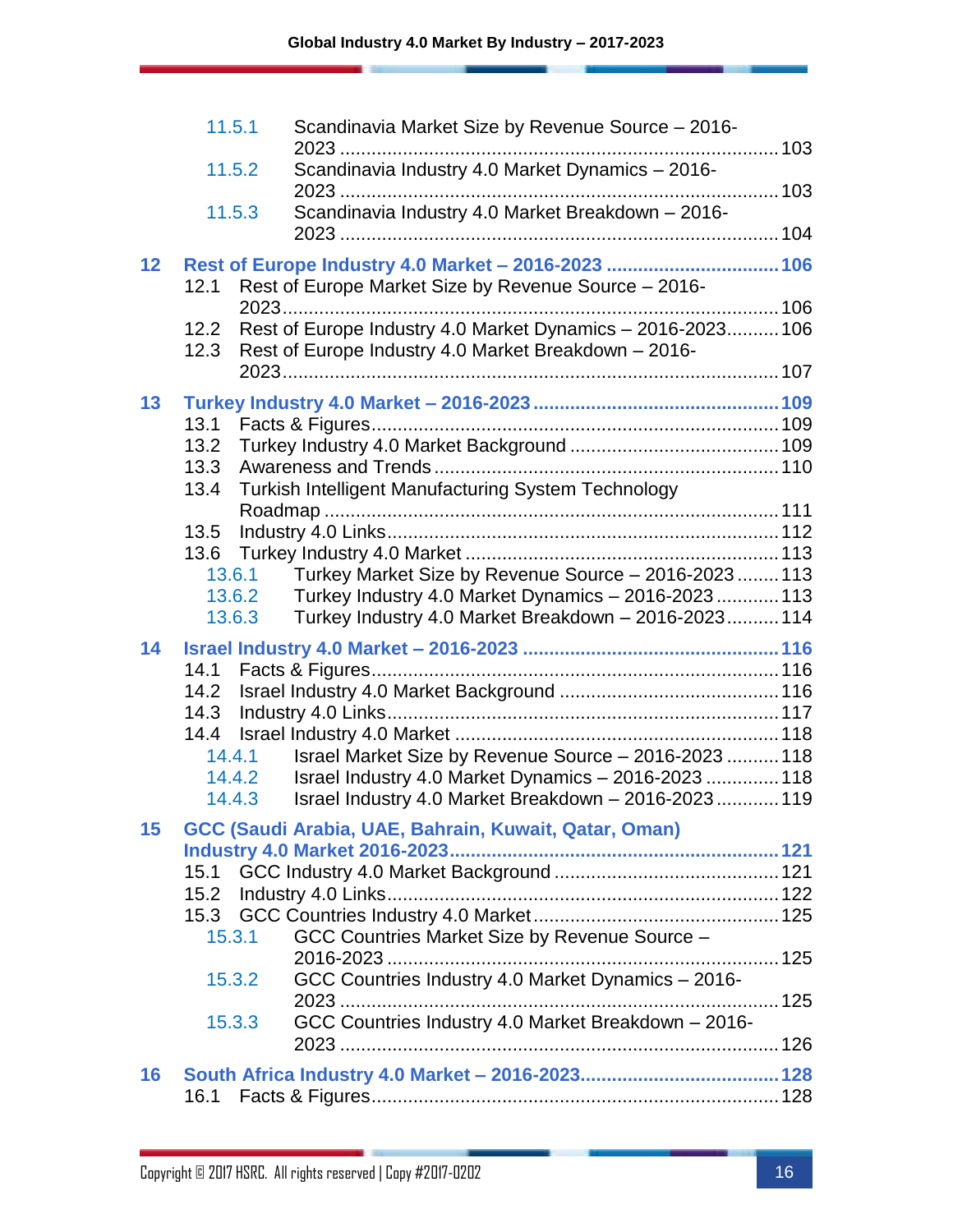|    | South Africa Industry 4.0 Market Background 128<br>16.2               |  |
|----|-----------------------------------------------------------------------|--|
|    | Smart Technology Adoption at Foundation Stage  128<br>16.3            |  |
|    | 16.4                                                                  |  |
|    | 16.5                                                                  |  |
|    | 16.6                                                                  |  |
|    | 16.7                                                                  |  |
|    | 16.8                                                                  |  |
|    | South Africa Market Size by Revenue Source - 2016-<br>16.8.1          |  |
|    | South Africa Industry 4.0 Market Dynamics - 2016-<br>16.8.2           |  |
|    |                                                                       |  |
|    | South Africa Industry 4.0 Market Breakdown - 2016-<br>16.8.3          |  |
|    |                                                                       |  |
| 17 |                                                                       |  |
|    | Rest of MEA Market Size by Revenue Source - 2016-2023  133<br>17.1    |  |
|    | Rest of MEA Industry 4.0 Market Dynamics - 2016-2023  133<br>17.2     |  |
|    | 17.3 Rest of MEA Industry 4.0 Market Breakdown - 2016-2023  134       |  |
| 18 |                                                                       |  |
|    | 18.1                                                                  |  |
|    | 18.2                                                                  |  |
|    | 18.3                                                                  |  |
|    | 18.4                                                                  |  |
|    |                                                                       |  |
|    | India Market Size by Revenue Source - 2016-2023  140<br>18.5.1        |  |
|    | India Industry 4.0 Market Dynamics - 2016-2023  140<br>18.5.2         |  |
|    | India Industry 4.0 Market Breakdown - 2016-2023  141<br>18.5.3        |  |
| 19 |                                                                       |  |
|    |                                                                       |  |
|    |                                                                       |  |
|    |                                                                       |  |
|    |                                                                       |  |
|    | 19.3.2                                                                |  |
|    | 19.3.3                                                                |  |
|    | Chinese Government Industry 4.0 Initiative 148<br>19.3.4              |  |
|    | 19.3.4.1                                                              |  |
|    | 19.3.4.2                                                              |  |
|    | Made in China 2025 Opportunities for Foreign Investors  150<br>19.3.5 |  |
|    | Chinese Government Industry 4.0 Priorities  152<br>19.3.5.1           |  |
|    | 19.3.5.2<br>19.3.5.3                                                  |  |
|    | 19.3.5.4                                                              |  |
|    | Acquiring Industry 4.0-focused Companies  153<br>19.3.5.5             |  |
|    | Hardware and Software Companies Active in Industry<br>19.3.5.6        |  |
|    |                                                                       |  |
|    | Interest Shown by Private Equity Firms  154<br>19.3.5.7               |  |
|    |                                                                       |  |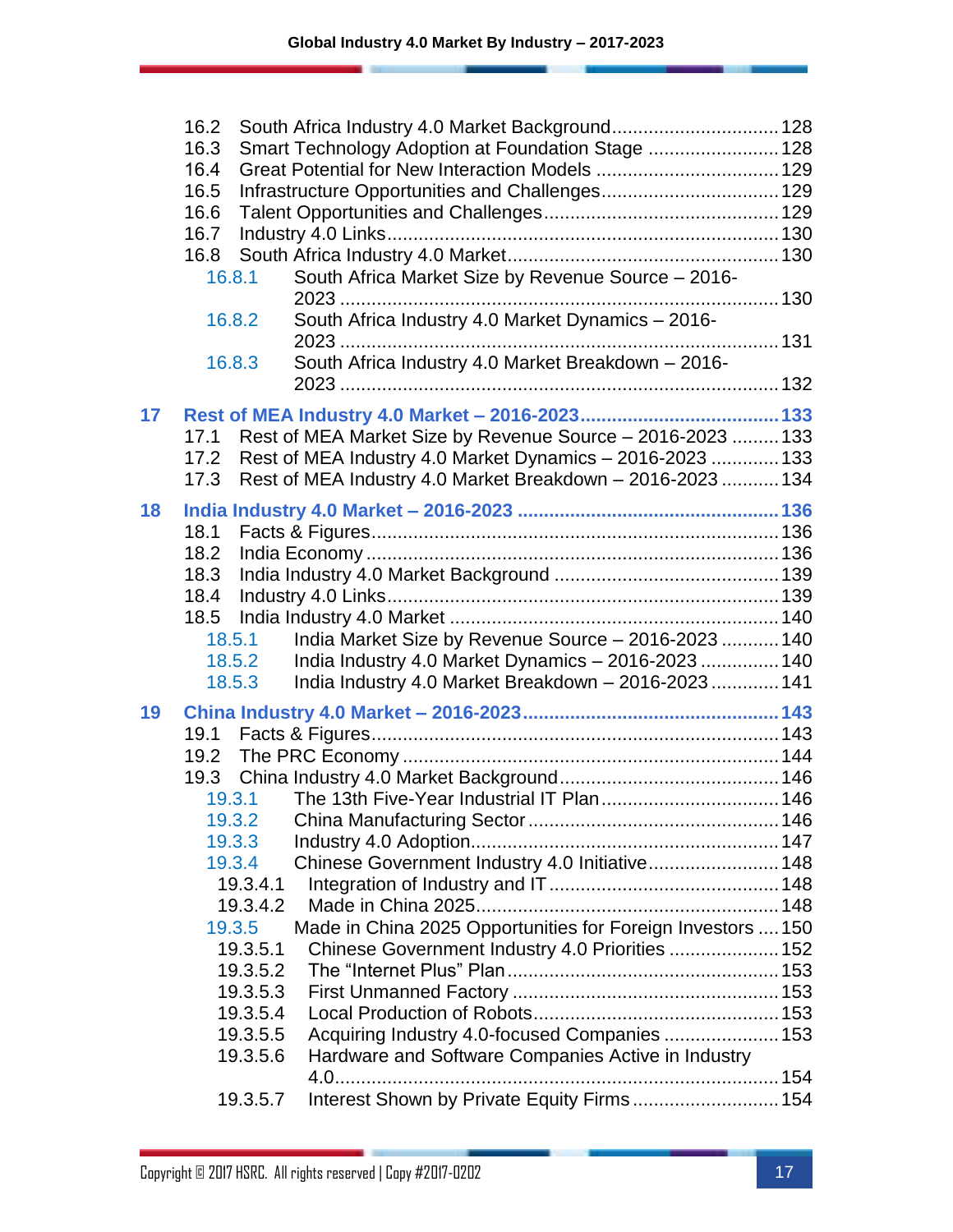|    | 19.4   |                                                                |     |
|----|--------|----------------------------------------------------------------|-----|
|    | 19.5   |                                                                |     |
|    | 19.6   | Dos & Don'ts for Industry 4.0 Importers to China 157           |     |
|    | 19.7   |                                                                |     |
|    | 19.8   |                                                                |     |
|    | 19.8.1 | China Market Size by Revenue Source - 2016-2023 158            |     |
|    |        | China Industry 4.0 Market Dynamics - 2016-2023 159<br>19.8.2   |     |
|    |        | China Industry 4.0 Market Breakdown - 2016-2023  159<br>19.8.3 |     |
| 20 |        |                                                                |     |
|    | 20.1   |                                                                |     |
|    | 20.2   |                                                                |     |
|    | 20.3   |                                                                |     |
|    | 20.4   |                                                                |     |
|    | 20.5   | Japanese Foreign Direct Investment (FDI) to Malaysia  162      |     |
|    | 20.6   |                                                                |     |
|    | 20.6.1 | Japan Market Size by Revenue Source - 2016-2023  164           |     |
|    |        | Japan Industry 4.0 Market Dynamics - 2016-2023  164<br>20.6.2  |     |
|    | 20.6.3 | Japan Industry 4.0 Market Breakdown - 2016-2023 165            |     |
| 21 |        |                                                                |     |
|    | 21.1   |                                                                |     |
|    | 21.2   | South Korea Industry 4.0 Market Background  167                |     |
|    | 21.3   | South Korea, Industry 4.0 Market: Business Opportunities 170   |     |
|    | 21.4   |                                                                |     |
|    | 21.4.1 |                                                                |     |
|    | 21.4.2 |                                                                |     |
|    |        |                                                                |     |
|    | 21.5.1 | South Korea Market Size by Revenue Source - 2016-              |     |
|    |        |                                                                |     |
|    | 21.5.2 | South Korea Industry 4.0 Market Dynamics - 2016-               |     |
|    | 21.5.3 | South Korea Industry 4.0 Market Breakdown - 2016-              |     |
|    |        | 2023                                                           | 173 |
|    |        |                                                                |     |
| 22 |        | Rest of Asia Pacific Industry 4.0 Market - 2016-2023 175       |     |
|    | 22.1   | Rest of Asia Pacific Market Size by Revenue Source -           |     |
|    |        | 2016-2023                                                      |     |
|    | 22.2   | Rest of Asia Pacific Industry 4.0 Market Dynamics - 2016-      |     |
|    |        |                                                                |     |
|    | 22.3   | Rest of Asia Pacific Industry 4.0 Market Breakdown - 2016-     |     |
|    |        |                                                                |     |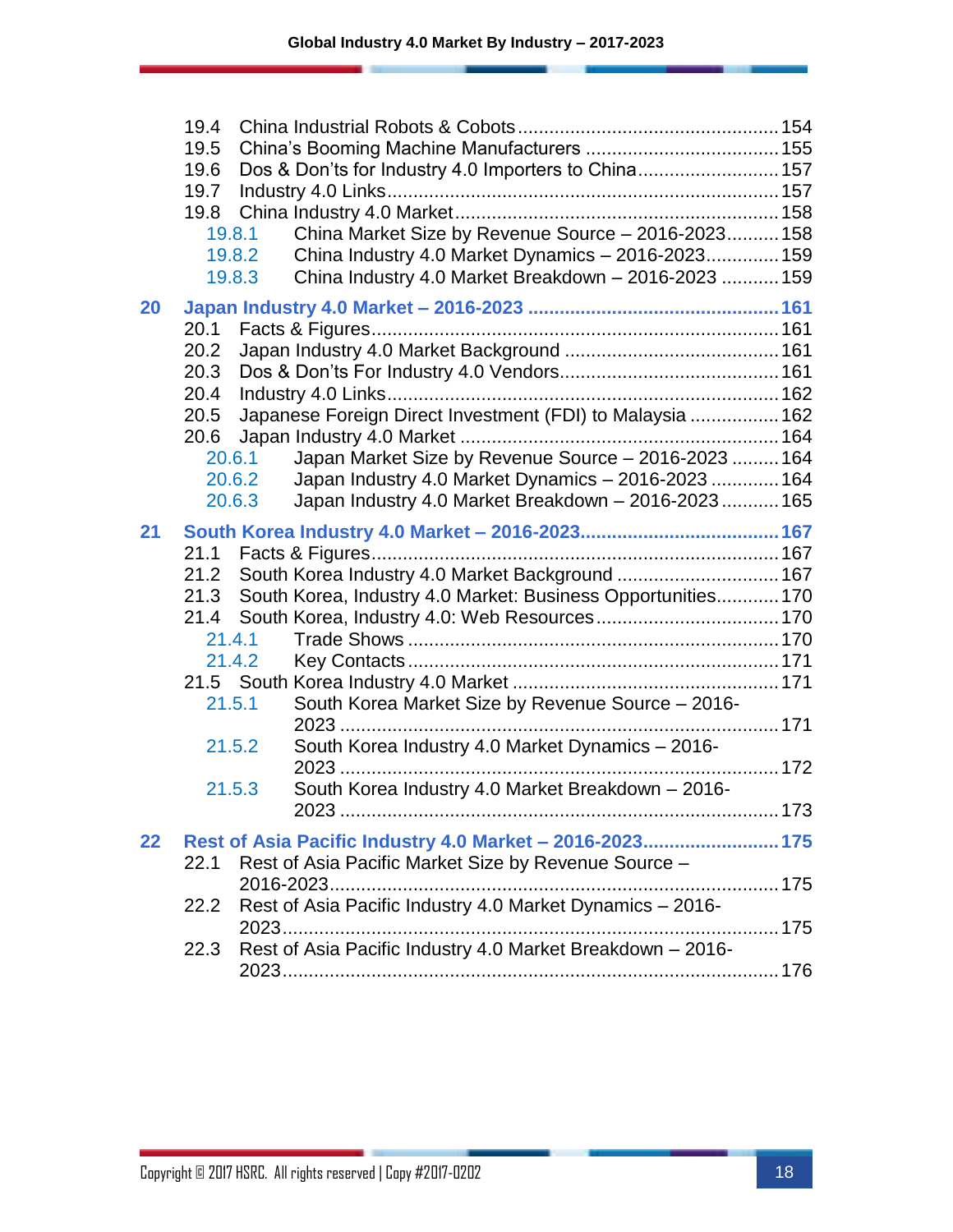### **List of Tables**

| Table 1 - United States Industry 4.0 Market Size [\$M] by Revenue Source<br>$-2016 - 2023$ | 26   |
|--------------------------------------------------------------------------------------------|------|
| Table 2 - United States Industry 4.0 Market AGRs [%] by Revenue Source                     | .27  |
|                                                                                            |      |
| Table 4 - Canada Industry 4.0 Market Size [\$M] by Revenue Source -                        |      |
| 2016-2023                                                                                  | 32   |
| Table 5 - Canada Industry 4.0 Market AGRs [%] by Revenue Source -                          |      |
| 2016-2023                                                                                  | 33   |
| Table 6 - Mexico Industry 4.0 Market Size [\$M] by Revenue Source -                        |      |
|                                                                                            | 36   |
| Table 7 - Mexico Industry 4.0 Market AGRs [%] by Revenue Source -                          |      |
| 2016-2023                                                                                  | 37   |
| Table 8 - Brazil Industry 4.0 Market Size [\$M] by Revenue Source - 2016-                  |      |
|                                                                                            | 41   |
| Table 9 - Brazil Industry 4.0 Market AGRs [%] by Revenue Source - 2016-                    |      |
|                                                                                            | 42   |
| Table 10 - Rest of Latin America Industry 4.0 Market Size [\$M] by Revenue                 |      |
| Source - 2016-2023                                                                         | 44   |
| Table 11 - Rest of Latin America Industry 4.0 Market AGRs [%] by                           |      |
|                                                                                            | 45   |
| Table 12 - UK Industry 4.0 Market Size [\$M] by Revenue Source - 2016-                     |      |
|                                                                                            | 55   |
| Table 13 - UK Industry 4.0 Market AGRs [%] by Revenue Source - 2016-                       |      |
|                                                                                            | 55   |
| Table 14 - Germany Industry 4.0 Market Size [\$M] by Revenue Source -                      |      |
| 2016-2023                                                                                  | 69   |
| Table 15 - Germany Industry 4.0 Market AGRs [%] by Revenue Source -                        |      |
|                                                                                            | 69   |
| Table 16 - France Industry 4.0 Market Size [\$M] by Revenue Source -                       |      |
| 2016-2023                                                                                  | 75   |
| Table 17 - France Industry 4.0 Market AGRs [%] by Revenue Source -                         |      |
|                                                                                            | . 76 |
| Table 18 - Italy Industry 4.0 Market Size [\$M] by Revenue Source - 2016-                  |      |
|                                                                                            |      |
| Table 19 - Italy Industry 4.0 Market AGRs [%] by Revenue Source - 2016-                    |      |
|                                                                                            |      |
| Table 20 - Spain <i>Industria Conectada 4.0</i> initiative Facts & Figures86               |      |
|                                                                                            |      |
| Table 22 - Spain Industry 4.0 Market Size [\$M] by Revenue Source - 2016-                  |      |
|                                                                                            |      |
| Table 23 - Spain Industry 4.0 Market AGRs [%] by Revenue Source -                          |      |
|                                                                                            |      |
| Table 24 - Denmark MADE Program (Industry 4.0) Facts & Figures 98                          |      |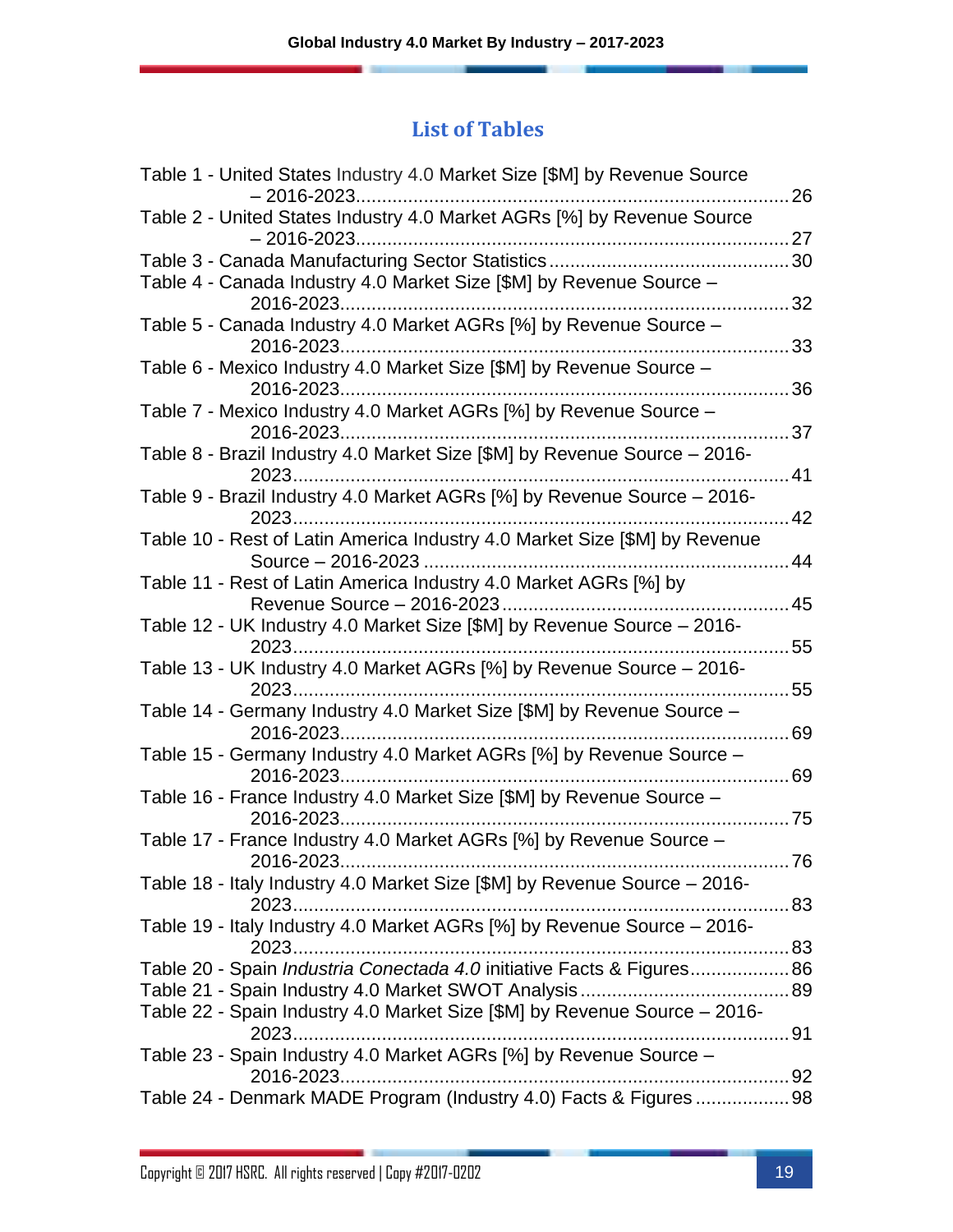| Table 25 - Denmark Industry 4.0 Market SWOT Analysis<br>101                |     |
|----------------------------------------------------------------------------|-----|
| Table 26 - Scandinavian Countries Industry 4.0 Market Size [\$M] by        |     |
|                                                                            |     |
| Table 27 - Scandinavian Countries Industry 4.0 Market AGRs [%] by          | 104 |
| Table 28 - Rest of Europe Industry 4.0 Market Size [\$M] by Revenue        |     |
|                                                                            | 106 |
| Table 29 - Rest of Europe Industry 4.0 Market AGRs [%] by Revenue          |     |
|                                                                            |     |
| Table 30 - Turkey Industry 4.0 Market Size [\$M] by Revenue Source -       |     |
|                                                                            |     |
| Table 31 - Turkey Industry 4.0 Market AGRs [%] by Revenue Source -         |     |
|                                                                            |     |
|                                                                            |     |
| Table 32 - Israel Industry 4.0 Market Size [\$M] by Revenue Source - 2016- |     |
|                                                                            |     |
| Table 33 - Israel Industry 4.0 Market AGRs [%] by Revenue Source -         |     |
|                                                                            |     |
| Table 34 - GCC Countries Industry 4.0 Market Size [\$M] by Revenue         |     |
|                                                                            |     |
| Table 35 - GCC Countries Industry 4.0 Market AGRs [%] by Revenue           |     |
|                                                                            | 126 |
| Table 36 - South Africa Industry 4.0 Market Size [\$M] by Revenue Source   |     |
| Table 37 - South Africa Industry 4.0 Market AGRs [%] by Revenue Source     |     |
|                                                                            | 131 |
| Table 38 - Rest of MEA Industry 4.0 Market Size [\$M] by Revenue Source    |     |
| $-2016 - 2023$                                                             | 133 |
| Table 39 - Rest of MEA Industry 4.0 Market AGRs [%] by Revenue Source      |     |
|                                                                            | 134 |
| Table 40 - India Industry 4.0 Market Size [\$M] by Revenue Source - 2016-  |     |
|                                                                            | 140 |
| Table 41 - India Industry 4.0 Market AGRs [%] by Revenue Source - 2016-    |     |
| $2023$<br>. 141                                                            |     |
| Table 42 - China Industry 4.0 Market Size [\$M] by Revenue Source -        |     |
|                                                                            |     |
| Table 43 - China Industry 4.0 Market AGRs [%] by Revenue Source -          |     |
|                                                                            |     |
| Table 44 - Japan Industry 4.0 Market Size [\$M] by Revenue Source -        |     |
|                                                                            |     |
| Table 45 - Japan Industry 4.0 Market AGRs [%] by Revenue Source -          |     |
|                                                                            |     |
| Table 46 - South Korea Industry 4.0 Market Size [\$M] by Revenue Source    |     |
|                                                                            |     |
| Table 47 - South Korea Industry 4.0 Market AGRs [%] by Revenue Source      |     |
|                                                                            |     |
|                                                                            |     |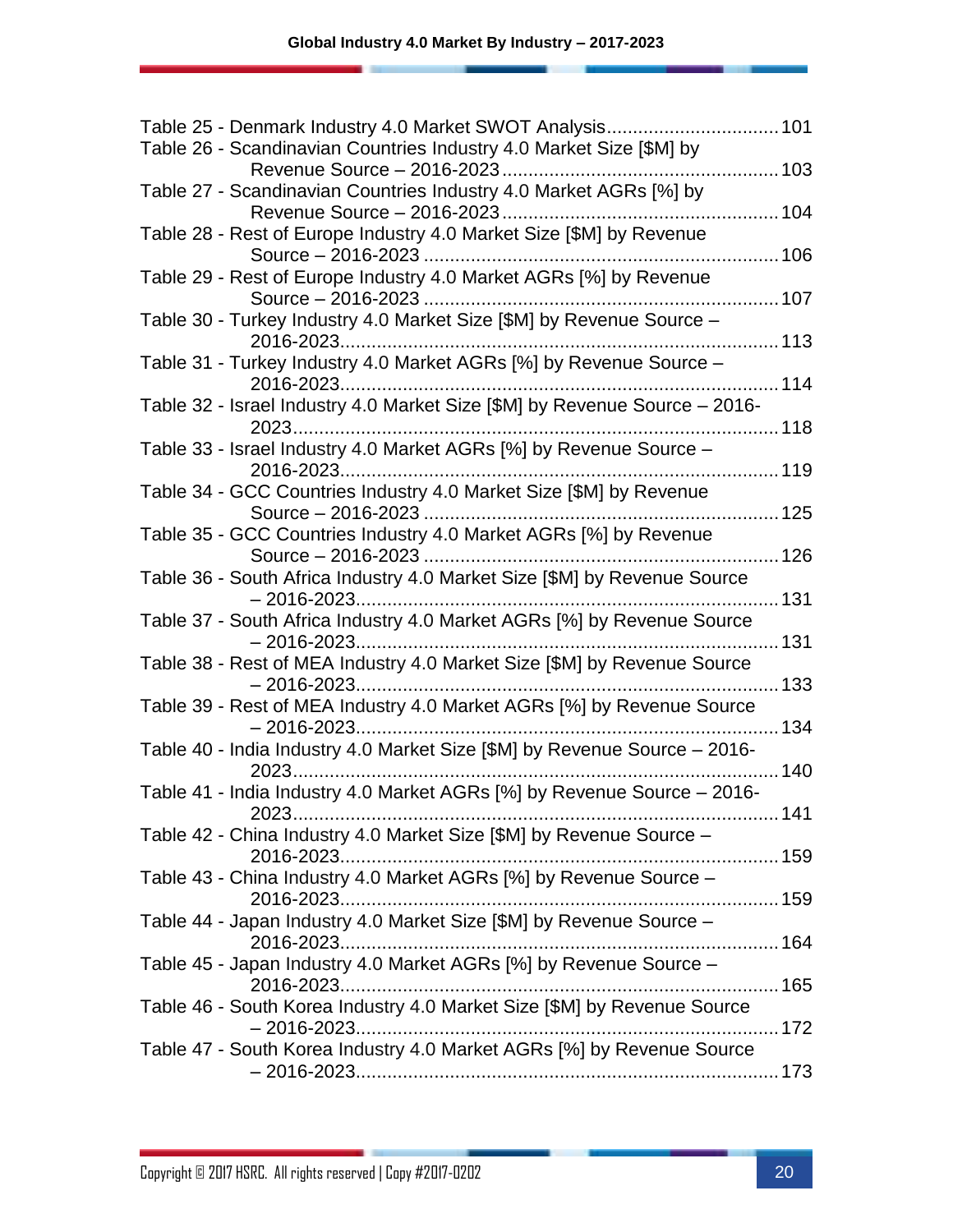| Table 48 - Rest of Asia Pacific Industry 4.0 Market Size [\$M] by Revenue |  |
|---------------------------------------------------------------------------|--|
|                                                                           |  |
| Table 49 - Rest of Asia Pacific Industry 4.0 Market AGRs [%] by Revenue   |  |
|                                                                           |  |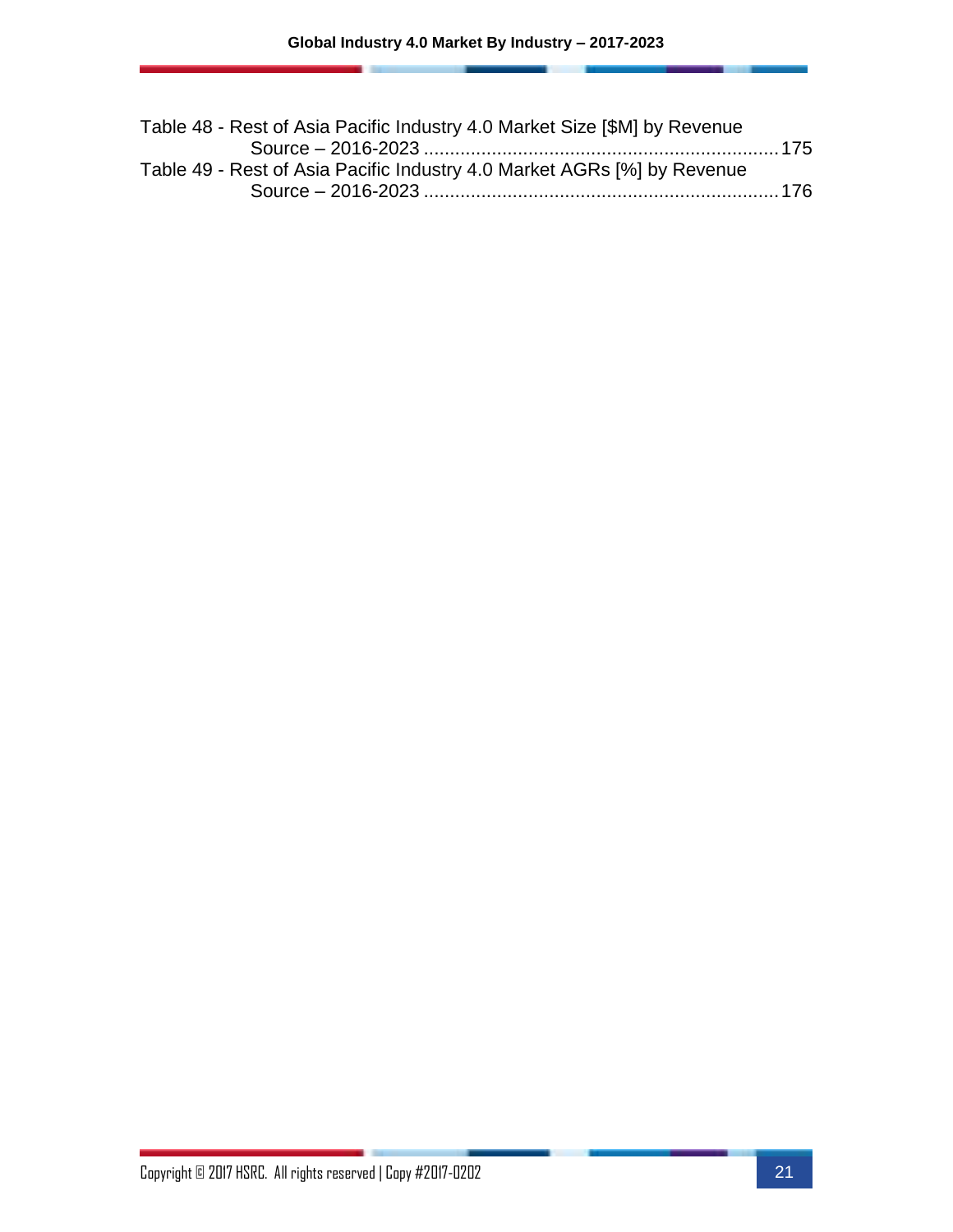| Figure 3 - United States Industry 4.0 Market Breakdown [%] by Revenue                               | 28        |
|-----------------------------------------------------------------------------------------------------|-----------|
| Figure 4 - Canada Industry 4.0 Market Breakdown [%] by Revenue Source<br>$-2016 - 2023$             | 33        |
| Figure 5 - Mexico Industry 4.0 Market Breakdown [%] by Revenue Source                               | 38        |
| Figure 6 - Brazil Industry 4.0 Market Breakdown [%] by Revenue Source -                             | 43        |
| Figure 7 - Rest of Latin America Industry 4.0 Market Breakdown [%] by<br>Revenue Source - 2016-2023 | 46        |
| Figure 8 - UK Industry 4.0 Market Breakdown [%] by Revenue Source -                                 | .56       |
|                                                                                                     | $\dots62$ |
| Figure 10 - Germany Industry 4.0 Market Breakdown [%] by Revenue                                    |           |
|                                                                                                     |           |
| Figure 12 - France Industry 4.0 Market Breakdown [%] by Revenue Source<br>$-2016 - 2023$            | . 77      |
| Figure 13 - Italy Industry 4.0 Market Breakdown [%] by Revenue Source -                             |           |
| Figure 14 - Policy Levers for Spain's Industria Conectada 4.0  88                                   |           |
| Figure 15 - Spain Industry 4.0 Market Breakdown [%] by Revenue Source<br>$-2016 - 2023$             |           |
|                                                                                                     |           |
| Figure 17 - Scandinavian Countries Industry 4.0 Market Breakdown [%] by                             |           |
| Figure 18 - Rest of Europe Industry 4.0 Market Breakdown [%] by Revenue                             |           |
| Figure 19 - Turkey Industry 4.0 Market Breakdown [%] by Revenue Source<br>$-2016 - 2023$            |           |
| Figure 20 - Israel Industry 4.0 Market Breakdown [%] by Revenue Source -                            |           |
| Figure 21 - GCC Countries Industry 4.0 Market Breakdown [%] by Revenue                              |           |
| Figure 22 - South Africa Industry 4.0 Market Breakdown [%] by Revenue                               |           |
| Figure 23 - Rest of MEA Industry 4.0 Market Breakdown [%] by Revenue                                |           |
| Figure 24 - India Industry 4.0 Market Breakdown [%] by Revenue Source -                             |           |
| Figure 25 - Pinghu Economic & Industry 4.0 Pedz Development Zone                                    |           |
|                                                                                                     |           |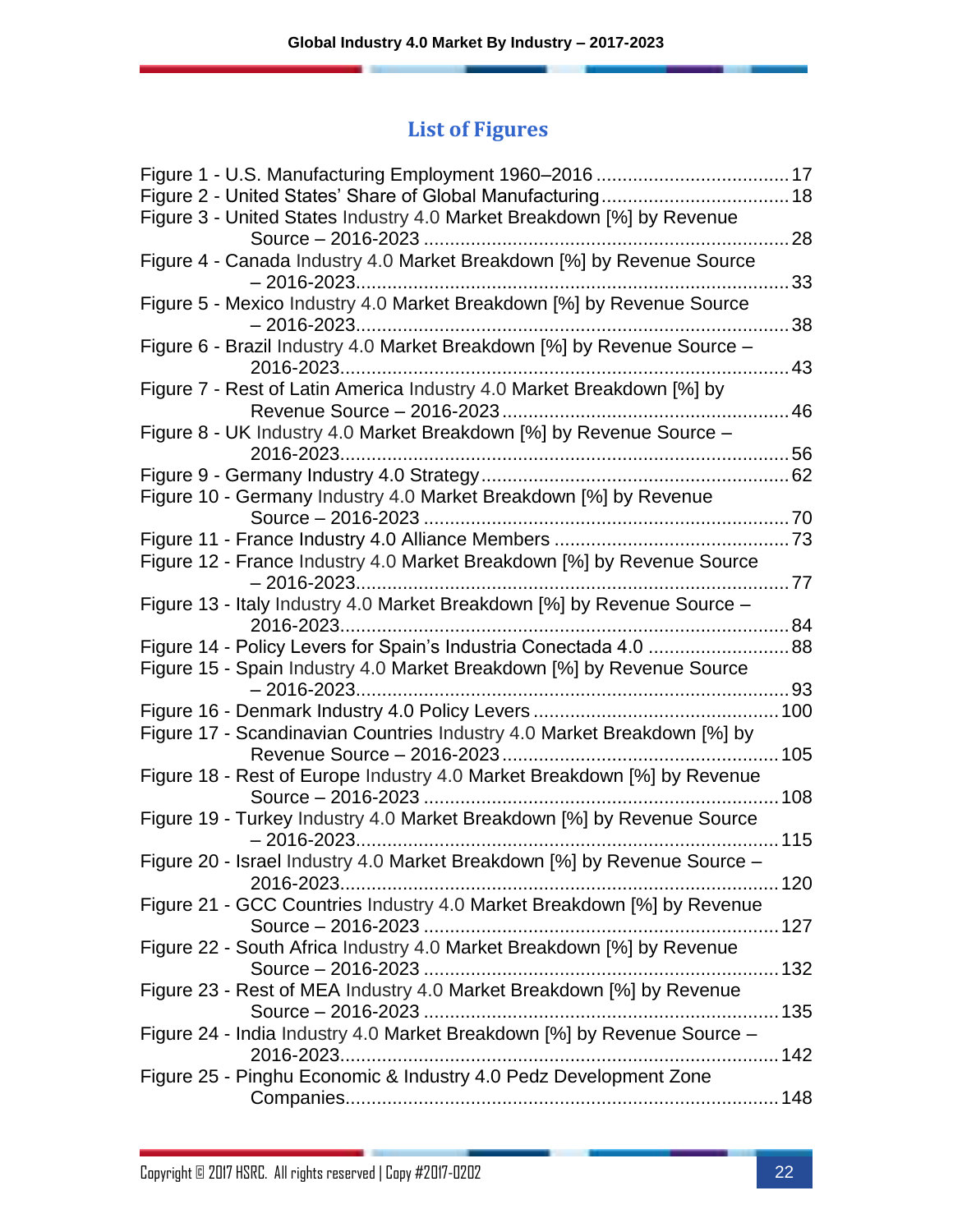| Figure 26 - "Made in China 2025" Industries, Domestic Market Share [%]  150 |  |
|-----------------------------------------------------------------------------|--|
| Figure 27 - China Industry 4.0 Market Breakdown [%] by Revenue Source       |  |
|                                                                             |  |
| Figure 28 - Japan Industry 4.0 Market Breakdown [%] by Revenue Source       |  |
|                                                                             |  |
| Figure 29 - South Korea Industry 4.0 Market Breakdown [%] by Revenue        |  |
|                                                                             |  |
| Figure 30 - Rest of Asia Pacific Industry 4.0 Market Breakdown [%] by       |  |
|                                                                             |  |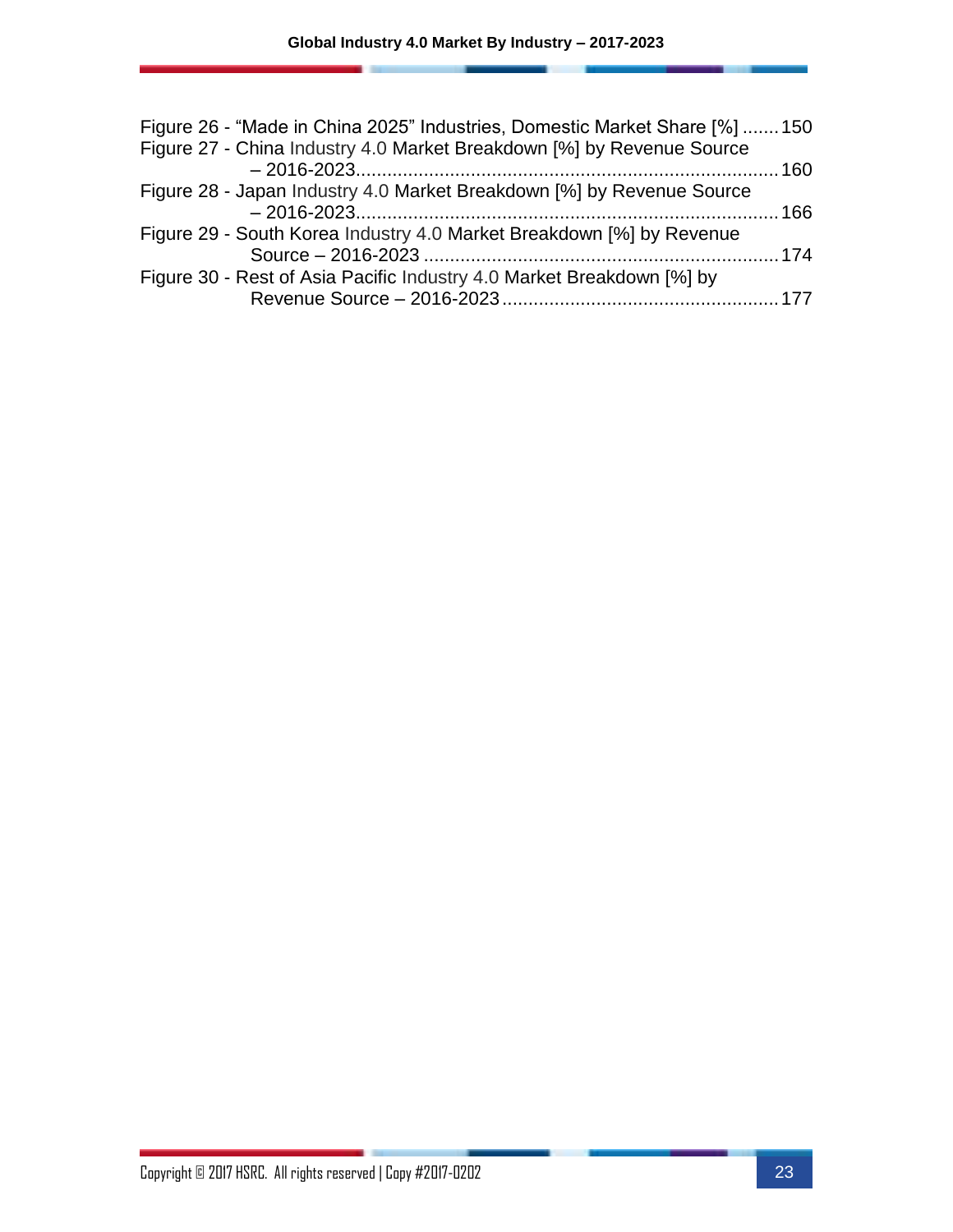(Machine Industry, Pharmaceutical & Biotechnology, Semiconductor, Aerospace & Defense, Agriculture, Food, Automotive, Chemical, Electronic & Electrical Hardware, Energy, Power, Oil & Gas and Other Industries)

## 2017-2023

 $V<sub>n</sub>$  $4$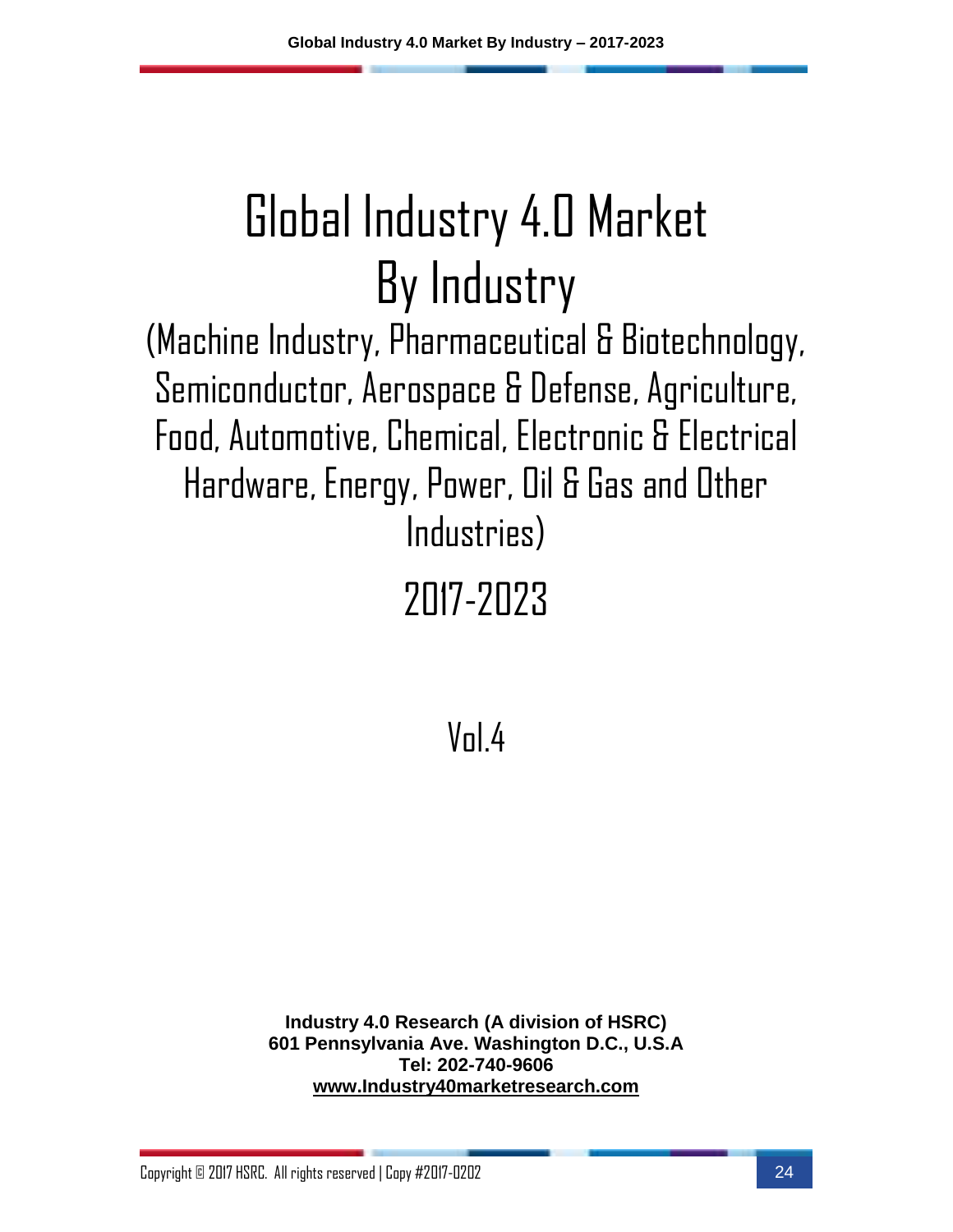| 1 |       |                                                |  |
|---|-------|------------------------------------------------|--|
|   | 1.1   |                                                |  |
|   | 1.1.1 |                                                |  |
|   | 1.1.2 |                                                |  |
|   | 1.1.3 | Industry 4.0 Market: Products & Activities  11 |  |
|   | 1.1.4 |                                                |  |
|   | 1.2   |                                                |  |
|   | 1.2.1 |                                                |  |
|   | 1.2.2 |                                                |  |
|   | 1.2.3 | Industry 4.0 Market: Products & Activities  13 |  |
|   | 1.2.4 |                                                |  |
|   | 1.3   |                                                |  |
|   | 1.3.1 |                                                |  |
|   | 1.3.2 |                                                |  |
|   | 1.3.3 | Industry 4.0 Market: Products & Activities  17 |  |
|   | 1.3.4 |                                                |  |
|   | 1.4   |                                                |  |
|   | 1.4.1 |                                                |  |
|   | 1.4.2 |                                                |  |
|   | 1.4.3 |                                                |  |
|   | 1.4.4 |                                                |  |
|   | 1.5   |                                                |  |
|   | 1.5.1 |                                                |  |
|   | 1.5.2 |                                                |  |
|   | 1.5.3 |                                                |  |
|   | 1.5.4 |                                                |  |
|   | 1.6   |                                                |  |
|   | 1.6.1 |                                                |  |
|   | 1.6.2 |                                                |  |
|   | 1.6.3 |                                                |  |
|   | 1.6.4 |                                                |  |
|   | 1.7   |                                                |  |
|   | 1.7.1 |                                                |  |
|   | 1.7.2 |                                                |  |
|   | 1.7.3 |                                                |  |
|   | 1.7.4 |                                                |  |
|   | 1.8   |                                                |  |
|   | 1.8.1 |                                                |  |
|   | 1.8.2 |                                                |  |
|   | 1.8.3 |                                                |  |
|   | 1.8.4 |                                                |  |
|   | 1.9   |                                                |  |
|   | 1.9.1 |                                                |  |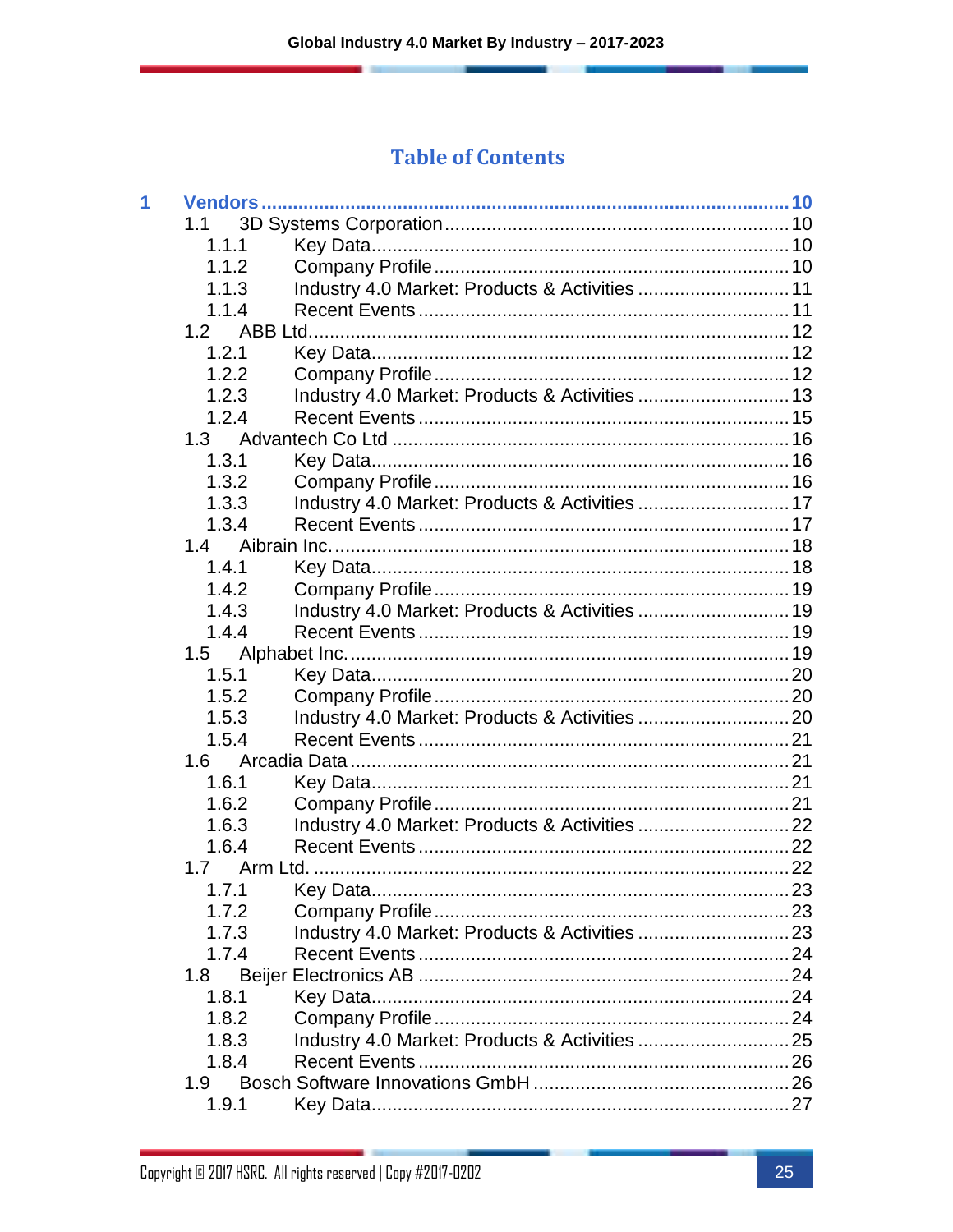| 1.9.2  |                                                |  |
|--------|------------------------------------------------|--|
| 1.9.3  |                                                |  |
| 1.9.4  |                                                |  |
|        |                                                |  |
| 1.10.1 |                                                |  |
| 1.10.2 |                                                |  |
| 1.10.3 |                                                |  |
| 1.10.4 |                                                |  |
|        |                                                |  |
| 1.11.1 |                                                |  |
| 1.11.2 |                                                |  |
| 1.11.3 | Industry 4.0 Market: Products & Activities 31  |  |
| 1.11.4 |                                                |  |
|        |                                                |  |
| 1.12.1 |                                                |  |
| 1.12.2 |                                                |  |
| 1.12.3 | Industry 4.0 Market: Products & Activities 33  |  |
| 1.12.4 |                                                |  |
|        |                                                |  |
| 1.13.1 |                                                |  |
| 1.13.2 |                                                |  |
| 1.13.3 | Industry 4.0 Market: Products & Activities 36  |  |
| 1.13.4 |                                                |  |
|        |                                                |  |
| 1.14.1 |                                                |  |
| 1.14.2 |                                                |  |
| 1.14.3 | Industry 4.0 Market: Products & Activities 38  |  |
| 1.14.4 |                                                |  |
|        |                                                |  |
| 1.15.1 |                                                |  |
| 1.15.2 |                                                |  |
| 1.15.3 | Industry 4.0 Market: Products & Activities  40 |  |
| 1.15.4 |                                                |  |
| 1.16   |                                                |  |
| 1.16.1 |                                                |  |
| 1.16.2 |                                                |  |
| 1.16.3 | Industry 4.0 Market: Products & Activities  41 |  |
| 1.16.4 |                                                |  |
|        |                                                |  |
| 1.17.1 |                                                |  |
| 1.17.2 |                                                |  |
| 1.17.3 | Industry 4.0 Market: Products & Activities  46 |  |
| 1.17.4 |                                                |  |
|        |                                                |  |
| 1.18.1 |                                                |  |
| 1.18.2 |                                                |  |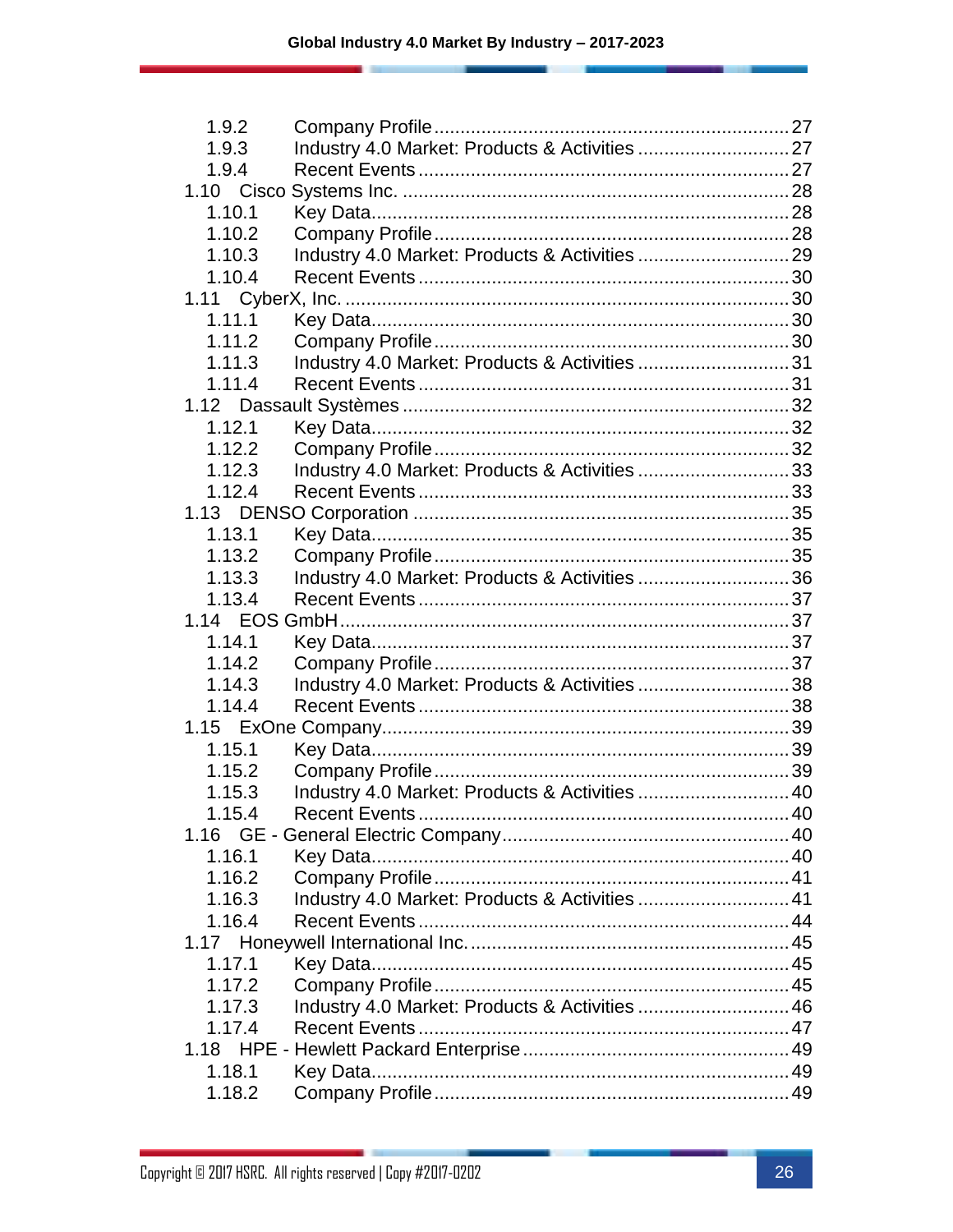| 1.18.3 |                                                           |  |
|--------|-----------------------------------------------------------|--|
| 1.18.4 |                                                           |  |
|        |                                                           |  |
| 1.19.1 |                                                           |  |
| 1.19.2 |                                                           |  |
| 1.19.3 | Industry 4.0 Market: Products & Activities 53             |  |
| 1.19.4 |                                                           |  |
|        | 1.20 IBM - International Business Machines Corporation 55 |  |
| 1.20.1 |                                                           |  |
| 1.20.2 |                                                           |  |
| 1.20.3 | Industry 4.0 Market: Products & Activities 56             |  |
| 1.20.4 |                                                           |  |
|        |                                                           |  |
| 1.21.1 |                                                           |  |
| 1.21.2 |                                                           |  |
| 1.21.3 | Industry 4.0 Market: Products & Activities 59             |  |
| 1.21.4 |                                                           |  |
|        |                                                           |  |
| 1.22.1 |                                                           |  |
| 1.22.2 |                                                           |  |
| 1.22.3 |                                                           |  |
| 1.22.4 |                                                           |  |
|        |                                                           |  |
| 1.23.1 |                                                           |  |
| 1.23.2 |                                                           |  |
| 1.23.3 |                                                           |  |
| 1.23.4 |                                                           |  |
|        |                                                           |  |
| 1.24.1 |                                                           |  |
| 1.24.2 |                                                           |  |
| 1.24.3 |                                                           |  |
| 1.24.4 |                                                           |  |
|        |                                                           |  |
| 1.25.1 |                                                           |  |
| 1.25.2 |                                                           |  |
| 1.25.3 |                                                           |  |
| 1.25.4 |                                                           |  |
|        |                                                           |  |
| 1.26.1 |                                                           |  |
| 1.26.2 |                                                           |  |
| 1.26.3 |                                                           |  |
| 1.26.4 |                                                           |  |
| 1.27   |                                                           |  |
| 1.27.1 |                                                           |  |
| 1.27.2 |                                                           |  |
| 1.27.3 |                                                           |  |
|        |                                                           |  |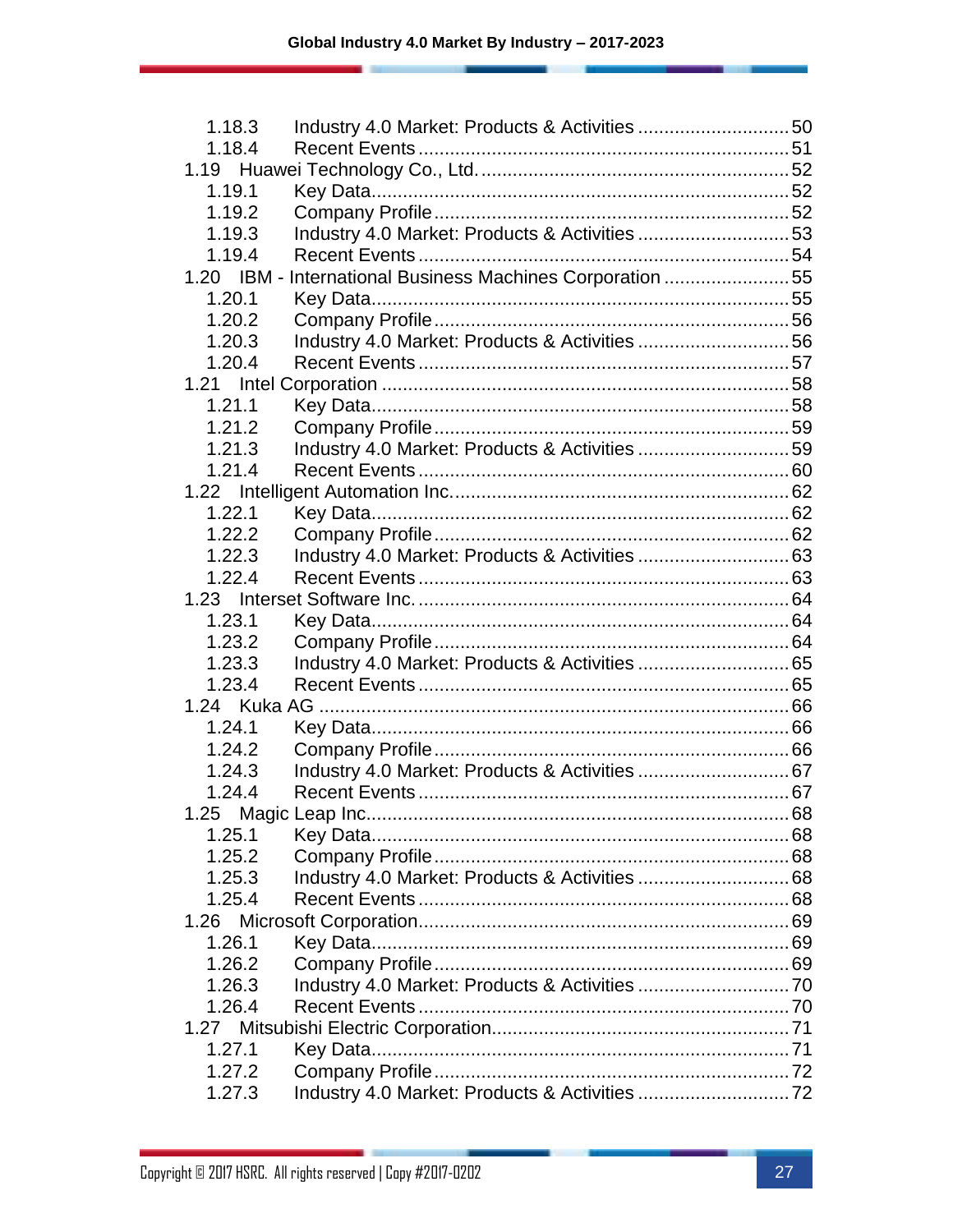| 1.27.4 |                                                |  |
|--------|------------------------------------------------|--|
|        |                                                |  |
| 1.28.1 |                                                |  |
| 1.28.2 |                                                |  |
| 1.28.3 |                                                |  |
| 1.28.4 |                                                |  |
|        |                                                |  |
| 1.29.1 |                                                |  |
| 1.29.2 |                                                |  |
| 1.29.3 |                                                |  |
| 1.29.4 |                                                |  |
|        |                                                |  |
| 1.30.1 |                                                |  |
| 1.30.2 |                                                |  |
| 1.30.3 |                                                |  |
| 1.30.4 |                                                |  |
|        |                                                |  |
| 1.31.1 |                                                |  |
| 1.31.2 |                                                |  |
| 1.31.3 |                                                |  |
| 1.31.4 |                                                |  |
|        |                                                |  |
| 1.32.1 |                                                |  |
| 1.32.2 |                                                |  |
| 1.32.3 | Industry 4.0 Market: Products & Activities  81 |  |
| 1.32.4 |                                                |  |
|        |                                                |  |
| 1.33.1 |                                                |  |
| 1.33.2 |                                                |  |
| 1.33.3 |                                                |  |
| 1.33.4 |                                                |  |
|        |                                                |  |
|        |                                                |  |
| 1.34.2 |                                                |  |
| 1.34.3 |                                                |  |
| 1.34.4 |                                                |  |
|        |                                                |  |
| 1.35.1 |                                                |  |
| 1.35.2 |                                                |  |
| 1.35.3 | Industry 4.0 Market: Products & Activities  87 |  |
| 1.35.4 |                                                |  |
|        |                                                |  |
| 1.36.1 |                                                |  |
| 1.36.2 |                                                |  |
| 1.36.3 |                                                |  |
| 1.36.4 |                                                |  |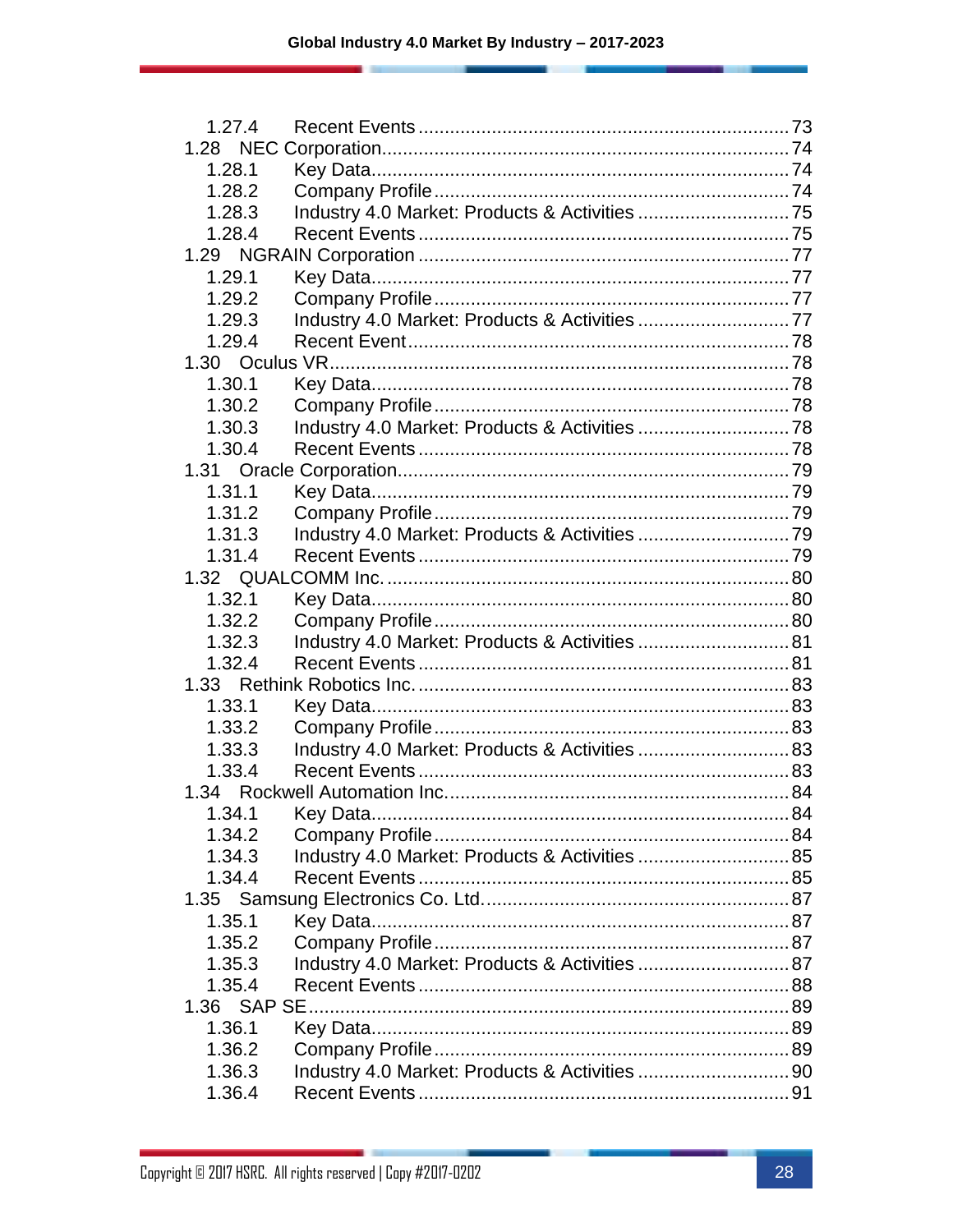| 1.37.1           |                                                 |  |
|------------------|-------------------------------------------------|--|
| 1.37.2           |                                                 |  |
| 1.37.3           |                                                 |  |
| 1.37.4           |                                                 |  |
|                  |                                                 |  |
| 1.38.1           |                                                 |  |
| 1.38.2           |                                                 |  |
| 1.38.3           | Industry 4.0 Market: Products & Activities 94   |  |
| 1.38.4           |                                                 |  |
|                  |                                                 |  |
| 1.39.1           |                                                 |  |
| 1.39.2           |                                                 |  |
| 1.39.3           |                                                 |  |
| 1.39.4           |                                                 |  |
|                  |                                                 |  |
| 1.40.1           |                                                 |  |
| 1.40.2           |                                                 |  |
| 1.40.3           |                                                 |  |
| 1.40.4           |                                                 |  |
|                  |                                                 |  |
| 1.41.1           |                                                 |  |
| 1.41.2           |                                                 |  |
| 1.41.3           | Industry 4.0 Market: Products & Activities  100 |  |
| 1.41.4           |                                                 |  |
|                  |                                                 |  |
| 1.42.1           |                                                 |  |
| 1.42.2           |                                                 |  |
| 1.42.3           | Industry 4.0 Market: Products & Activities  101 |  |
| 1.42.4           |                                                 |  |
|                  |                                                 |  |
| 1.43.1           |                                                 |  |
| 1.43.2           | Company Profile                                 |  |
|                  |                                                 |  |
| 1.43.3<br>1.43.4 |                                                 |  |
|                  |                                                 |  |
|                  |                                                 |  |
| 1.44.1           |                                                 |  |
| 1.44.2           |                                                 |  |
| 1.44.3           | Industry 4.0 Market: Products & Activities  105 |  |
| 1.44.4           |                                                 |  |
|                  |                                                 |  |
| 1.45.1           |                                                 |  |
| 1.45.2           |                                                 |  |
| 1.45.3           | Industry 4.0 Market: Products & Activities  107 |  |
| 1.45.4           |                                                 |  |
| 1.46             |                                                 |  |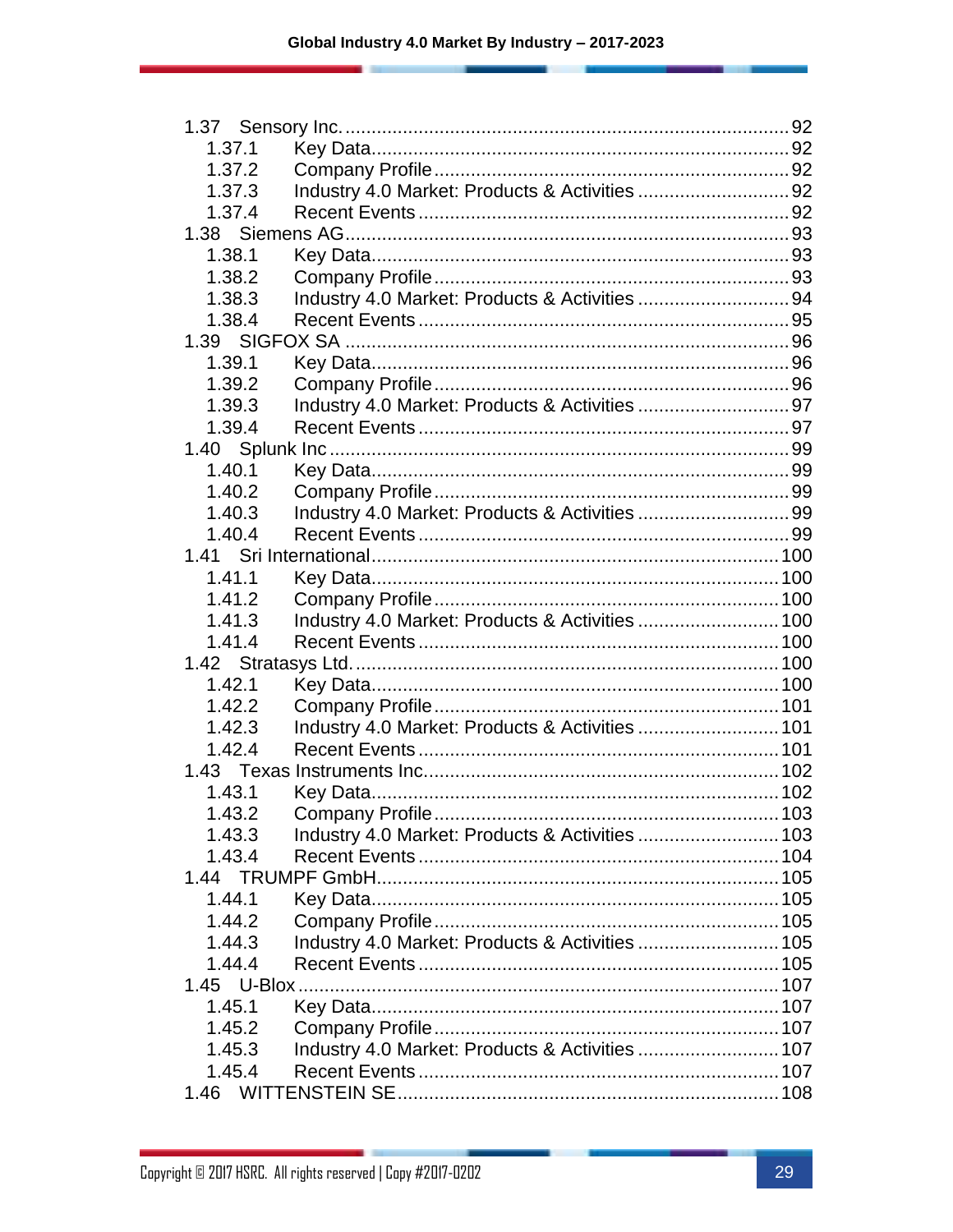| 1.46.1 |                                                 | 108 |
|--------|-------------------------------------------------|-----|
| 1.46.2 |                                                 |     |
| 1.46.3 |                                                 |     |
| 1.46.4 |                                                 |     |
|        |                                                 |     |
| 1.47.1 |                                                 |     |
| 1.47.2 |                                                 |     |
| 1.47.3 |                                                 |     |
| 1.47.4 |                                                 |     |
|        |                                                 |     |
| 1.48.1 |                                                 |     |
| 1.48.2 |                                                 |     |
| 1.48.3 | Industry 4.0 Market: Products & Activities  111 |     |
| 1.48.4 |                                                 |     |
|        |                                                 |     |
| 1.49.1 |                                                 |     |
| 1.49.2 |                                                 |     |
| 1.49.3 | Industry 4.0 Market: Products & Activities  112 |     |
| 1.49.4 |                                                 |     |
|        |                                                 |     |

#### **APPENDICES**

| $\overline{2}$          |                                                            |  |
|-------------------------|------------------------------------------------------------|--|
|                         | 2.1                                                        |  |
|                         |                                                            |  |
|                         | 2.3                                                        |  |
| $\mathbf{3}$            | Appendix B: How to Convert an Industry 2.0 or Industry 3.0 |  |
|                         |                                                            |  |
| $\overline{\mathbf{4}}$ |                                                            |  |
| 5                       |                                                            |  |
| 6                       |                                                            |  |